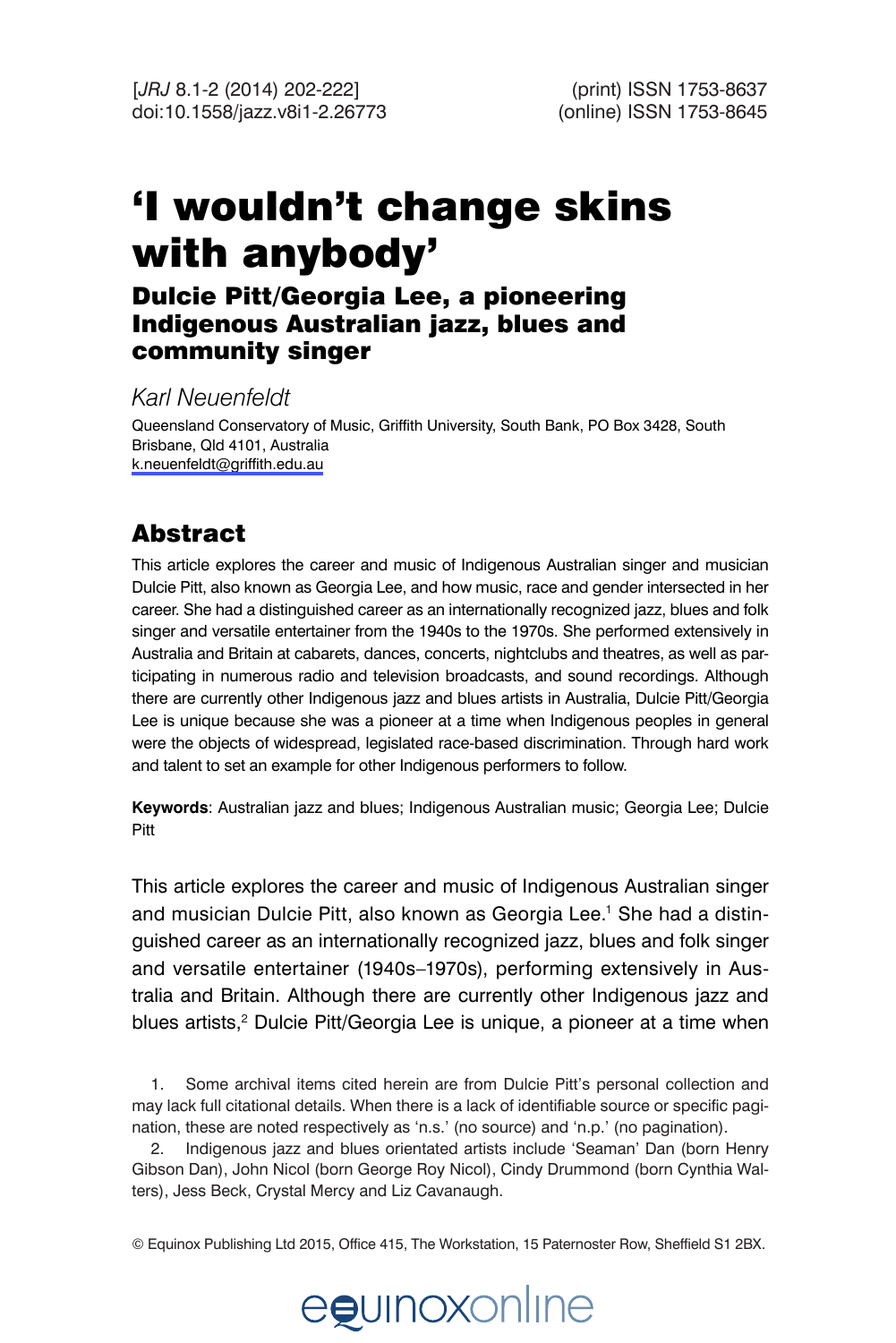Indigenous peoples in general were the objects of widespread, legislated race-based discrimination.<sup>3</sup> Through hard work and talent she set an example for other Indigenous performers to follow.

Importantly, she also came out of a tradition of Indigenous community musicians, singers and dancers. Music and dance within Indigenous communities helped, and still help, create group cohesion. Along with providing a creative outlet for musicians and singers, it was also vital for socio-cultural events. This was especially true historically in non-urban areas. Aboriginal and Torres Strait Islander people in remote and regional Australia were specifically excluded from urban areas and mostly confined to rural or remote missions, reserves and home-islands. The long-term and draconian legislation was the Aboriginals Protection and Restriction of the Sale of Opium Act of 1897, with amendments in 1934 and ensuing legislations (Donovan 2002). Dulcie Pitt grew up at a time when most Indigenous people were 'living under the Act'. Although Australian Indigenous peoples had been mostly shunted 'out of sight', they were not silenced and community music provided one enriching, artistic means to socio-cultural and sometimes political ends.4 Over the course of Dulcie Pitt/Georgia Lee's long career, the community folk music of her Indigenous heritage was something she would revisit recurrently amidst her success as one of the doyennes of jazz, blues and the entertainment industry of Australia in the mid-twentieth century.

Starting in the early decades of the twentieth century, as elsewhere in Australia (Whiteoak 1999), one peripheral strand within the Indigenous community music was jazz, although arguably only some stylistic elements of what was characterized as 'jazz' at the time predominated. That was for several possible reasons. Firstly, Australian Aboriginal and Torres Strait Islander ancestral music historically was vocally rather than instrumentally oriented, thus song lyrics and melodies took precedence over instrumental virtuosity or complex arrangements.<sup>5</sup> Secondly, some relatively expensive instruments utilized in jazz such as piano, saxophone, trombone or trumpet could be unavailable because Indigenous peoples' wages, if they received any,

# egunoxonline

<sup>3.</sup> Kidd (1997) and Beckett (1990) delve into the different yet broadly analogous experiences of Aboriginal and Torres Strait Islanders regarding discrimination.

<sup>4.</sup> For Indigenous non-ancestral popular music in Australia see Breen (1989), Walker (2000), Ryan (2003), Dunbar-Hall and Gibson (2004), Barney (2006), Patten (2007), Neuenfeldt (2008) and Corn (2010).

<sup>5.</sup> See Barwick (2000) and York (2000) for comments on Indigenous ancestral music.

<sup>©</sup> Equinox Publishing Ltd 2015.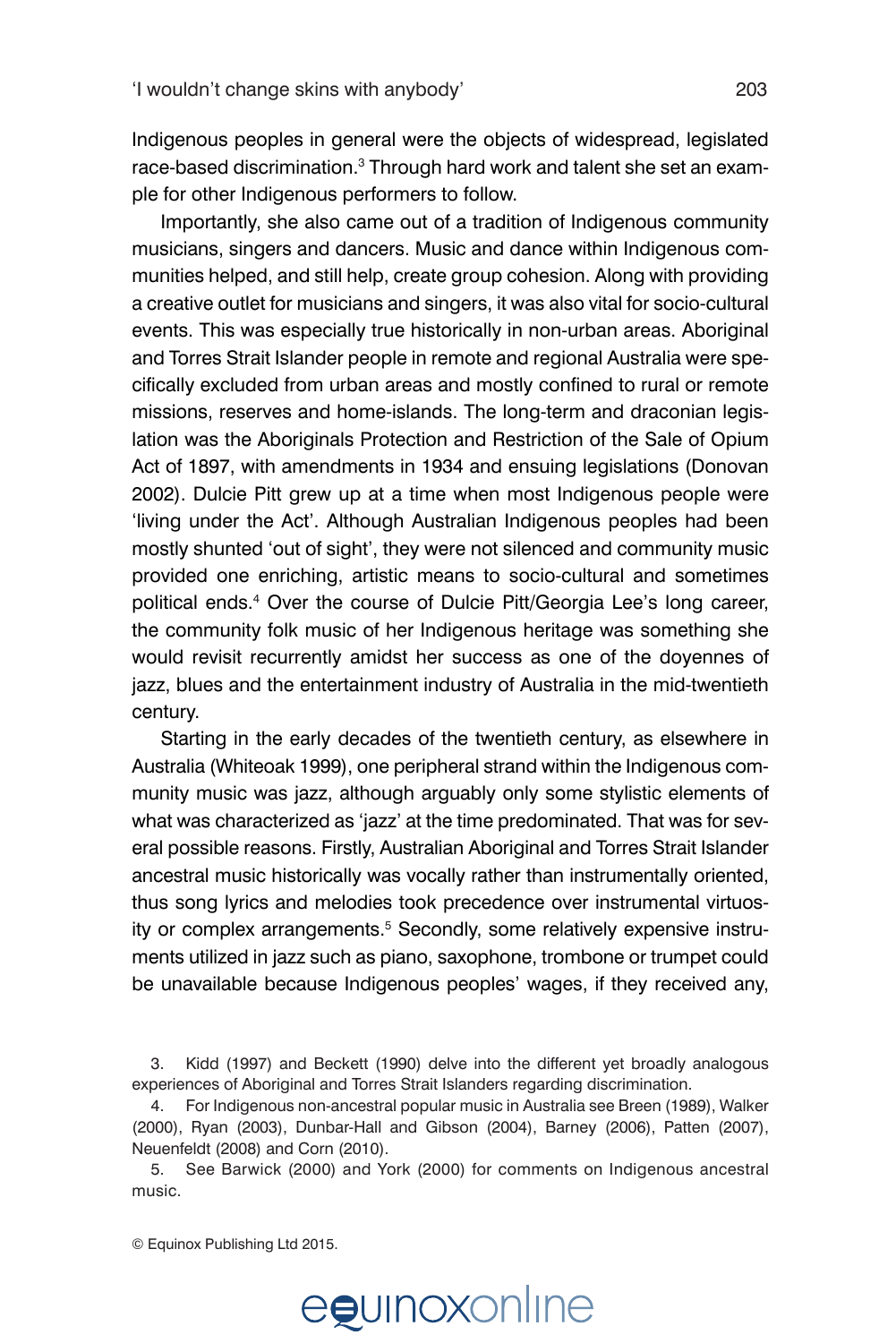were controlled by the 'Protector' or government agencies.<sup>6</sup> Thus an Indigenous person wanting to purchase an expensive instrument could be refused if the request were deemed frivolous, even if affordable. Thirdly, much more common and affordable were instruments such as guitars, mandolins, banjos, ukuleles and accordions. Fourthly, aside from some Indigenous  $\mathsf{community}$  brass bands, $^7$  instrumental instruction and notation training were not readily available. Fifthly, mission-based choirs were commonplace, inexpensive and directly connected to the processes of pacification and Christianization.<sup>8</sup> Consequently, singing either without accompaniment or with affordable chordal instruments such as guitars was common.

For our purposes here, we will neither attempt to define the equivocal term 'jazz' nor particularize its plethora of styles. Nonetheless, whilst its styles include Dixieland, Big Band, Free Jazz, Bebop, amongst others, a missing style in Australia is Indigenous jazz, if in fact such a style can be said to exist.<sup>9</sup> However, for heuristic purposes towards putting forward a description, if not a definition, it may be useful to draw an analogy with the criteria currently used officially to determine Indigenous status in Australia. These criteria are commonly accepted by community organizations and governmental agencies. They are: being of Aboriginal or Torres Strait Islander descent, identifying as an Aboriginal or Torres Strait Islander, and being accepted as such by the community in which you live, or formerly lived. Thus, analogically, if a musician or singer traces their musical heritage to jazz, identifies as a jazz musician or singer, is accepted as such by the broader community, then they *are* jazz musicians and singers. Admittedly such criteria are somewhat open to interpretation, but no more so than the innumerable attempts to define and particularize the many global styles of jazz.

Demographically, Australia has two Indigenous peoples, Aborigines and Torres Strait Islanders. The estimated total population in 2013 was

6. For this race-based restriction and the resulting Stolen Wages controversy, see the Australian Human Rights Commission (2006)*.*

7. For a revival of some Indigenous community brass bands, see Queensland Music Festival (2014) and Ridsdale (2005).

8. Magowan (2013) and Reigersberg (2013) consider dynamics and uses of Indigenous religion-based choirs.

9. See Johnson (2008) for a concise overview of Australian jazz and Bisset (1979) and Whiteoak and Scott-Maxwell (2003) for expanded coverages. For Indigenous jazz and blues see Walker (2000). See Campbell and Puruntatameri (2014), Curkpatrick (2013) and Australian Art Orchestra (<http://www.aao.com.au>) for examples of recent Indigenous/non-Indigenous collaborations.

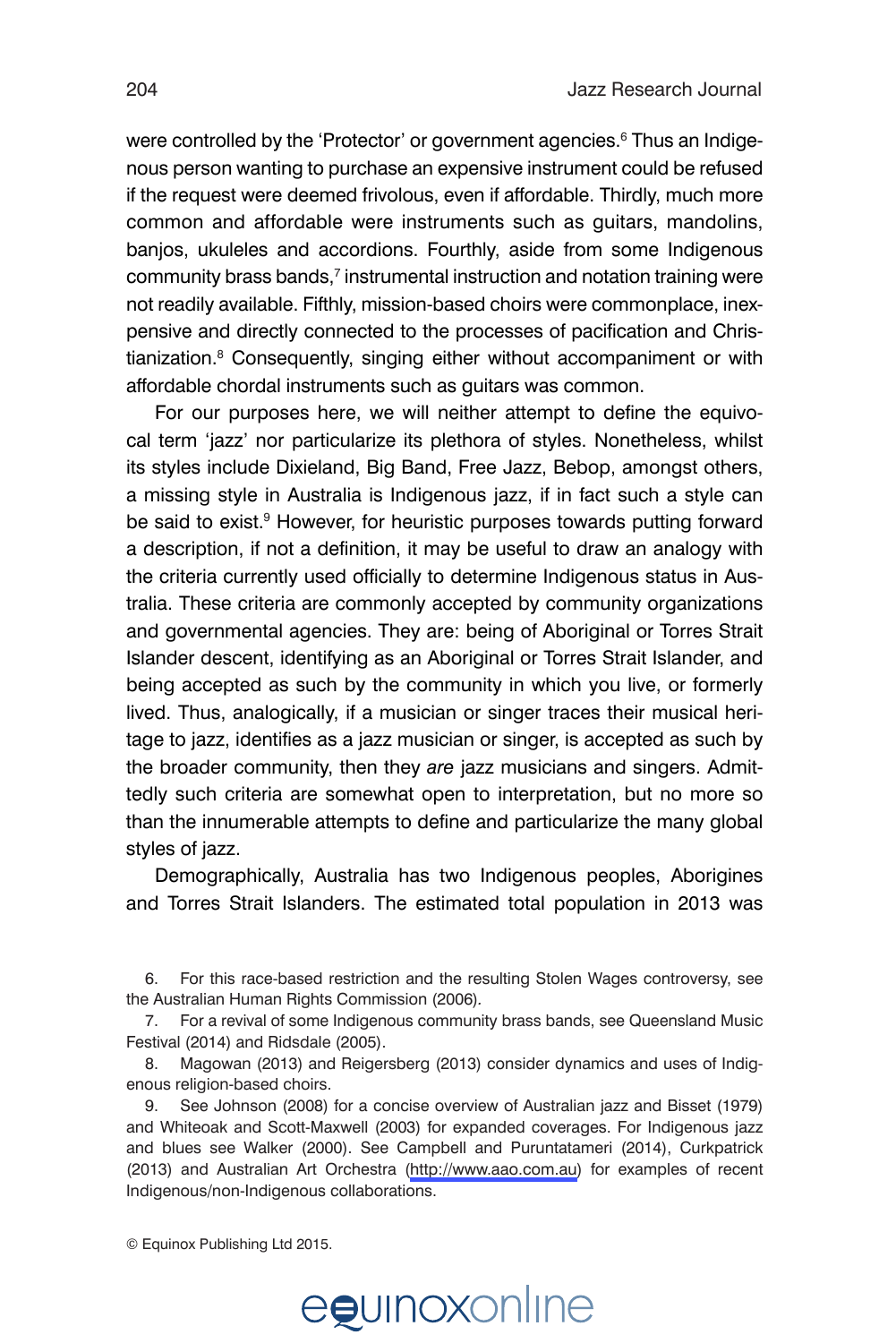670,000 people or 3 per cent of Australia's total population (Australian Bureau of Statistics 2011). In the last decades there has been a substantial increase in people who identify as Indigenous. This is partly owing to societal and political changes brought about by the decline and eventual demise of overt, legislated race-based discrimination, the recognition of some Indigenous Native Title rights and the integration of more Indigenous peoples into 'mainstream' Australian society and its economy. However, covert discrimination and racism remain entrenched in Australian society. Indigenous peoples' health, employment, incarceration and educational statistics reveal they still occupy the bottom rung of most indices of opportunity, income and individual and communal wellbeing (Australian Productivity Commission 2014).

## Dulcie Pitt/Georgia Lee

#### Northern Queensland

Clinton Walker, in *Buried Country: The Story of Aboriginal Country Music* (2000), offers a plausible explanation, albeit demographically no longer accurate, of why jazz historically was and remains a peripheral music for Aborigines and also by extension Torres Strait Islanders: 'Aborigines couldn't identify with jazz because in Australia it was a white music, and a sophisticated city phenomenon at that.' He goes on to suggest, apropos Dulcie Pitt/Georgia Lee:

> But if black Australia has a great popular music tradition alternative to country (prior to the emergence of outback settlement bands in the eighties [1980s]), it is the jazz/blues/soul diva from the Deep North… Queensland's Deep North is comparable, of course, to America's Deep South, not only for its redneck racism and steamy heat but also as a musical melting pot (Walker 2000: 52).

One such 'diva' from the 'Deep North' was Georgia Lee. Born Ramer Lyra 'Dulcie' Pitt in Cairns on 22 February 1921, she passed away there in a nursing home on 21 April 2010 at the age of 89 (*Funerary Prayer Service Booklet* 2010). Her father was Douglas Pitt Junior, whose father, Douglas Pitt Senior, was from the West Indies and whose mother, Sopa Kalemo, was from the Loyalty Islands in New Caledonia. Douglas Pitt Junior (ca. 1877– 1926) was born in the Torres Strait region.<sup>10</sup> Dulcie's mother was Myra

<sup>©</sup> Equinox Publishing Ltd 2015.



<sup>10.</sup> See Shnukal (2001) and Watkin Lui (2012) for the diaspora of Queensland's Torres Strait Islanders.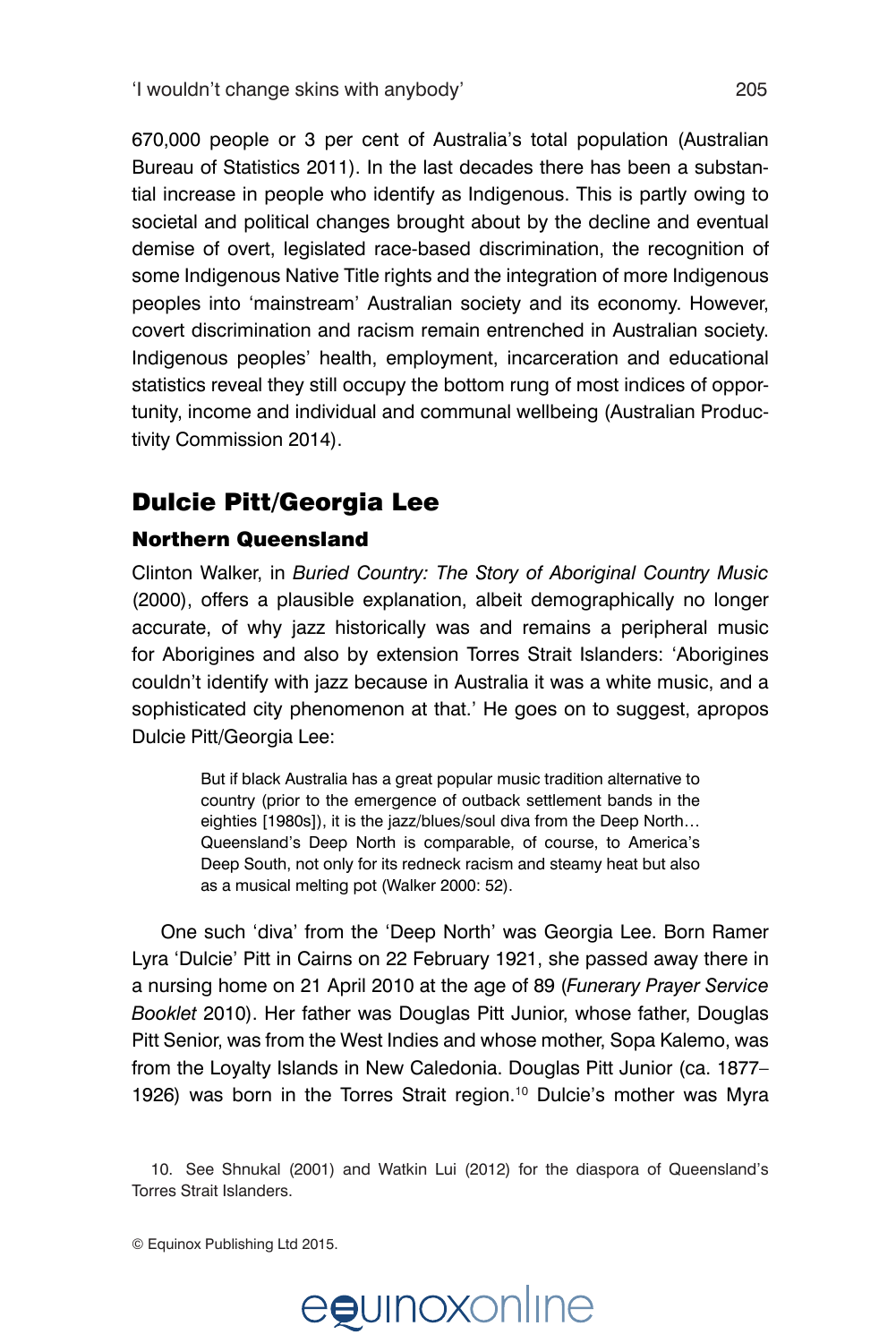Kemple-Hopkins whose ancestors were Scottish as well as Afghan and Aboriginal Kalkodoon from the Cloncurry area of western Queensland.<sup>11</sup> As a singer and dancer,<sup>12</sup> Dulcie was but one of several musically talented children in the immediate and extended family. During the World War Two era she and her sisters Heather and Sophie formed the Harmony Sisters and with brother Walter began branching out musically to include jazz and blues, which were particularly popular with the African-American military personnel stationed in the Cairns area.<sup>13</sup> As well as her contributing to the war effort by packing parachutes, she and her siblings entertained troops, touring as part of the US Service Organization (USO) Shows. At the time there was strict racial segregation in the United States military so a local scene of mostly racially segregated private 'house-parties' and 'non-white' musical events and dances evolved that involved Cairns' different racial and ethnic groups, Indigenous Australians and African-Americans.

North Queensland newspaper accounts document some of her early public music and dance performances, although the Indigenous community music would usually not have been remarked on because it took place outside mainstream 'white' society. Her performances were not noted as being directly connected to jazz or blues per se, but more popular and folk music oriented. As the *Cairns Post* noted: 'Trocadero Dance Palais. Tonight will be swing time, South Sea Serenade at the Trocadero. The feature of the evening will be the appearance of Miss Dulcie Pitt, who will be featured in popular song hits' (1942: 3); and, 'The Trocadero Dance Palais management will conduct a Night in Honolulu on Saturday. The special of the evening will be the appearance of Miss Dulcie Pitt dancing the Hula' (ibid.).

As the *Cairns Post* recounted, Dulcie and family members also performed at community events such as a Victory Show for the Australian Comforts Fund (ACF). Along with the Australian Red Cross, it provided aid to Australian and USA World War Two military personnel and regularly organized entertainment for fund raising:

11. Hodes (1998) notes that the status of Dulcie Pitt's immediate family was an anomaly to some extent because her father had a public profile because of his sporting prowess. Furthermore, the family's skills as entertainers were well regarded by the non-Indigenous community. See Hodes (2000) for the inconsistent application of raced-based legislation experienced by some mainland Torres Strait Islanders.

12. See Costigan and Neuenfeldt (2007) regarding the 'Torres Strait hula', based on filmic depictions.

13. See Peter Dunn's comprehensive website [\(http://www.ozatwar.com/usarmy/afri](http://www.ozatwar.com/usarmy/africanamerican.htm)[canamerican.htm](http://www.ozatwar.com/usarmy/africanamerican.htm)) for an overview of the roles of and restrictions on African-American troops in Australia during World War Two.

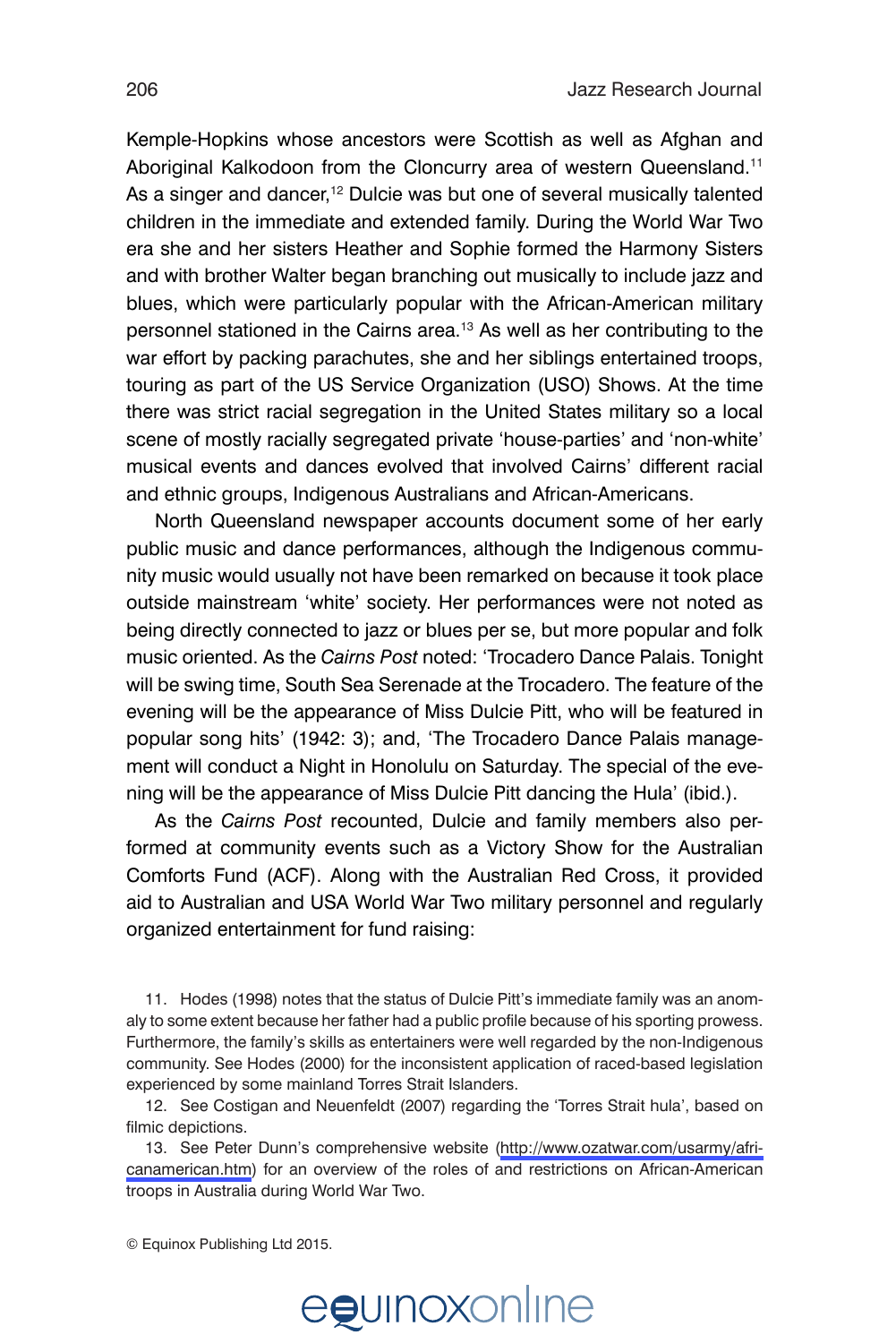Two of the most popular artists of the evening, Heather and Dulcie Pitt, sang two songs, accompanied by Walter [Pitt] and Victor [Graham] on guitars… This quartette also gave an item in the second half of the programme consisting of two popular songs, and on both appearances they were most enthusiastically applauded (*Cairns Post* 1943: 4).

The Harmony Sisters also broadcast on Atherton, Queensland radio (*T.S.I.M.A. Newsletter* 1984). During her early career in North Queensland, Dulcie continued to gain valuable entertainment industry experience. In 1944, Dulcie and some of her siblings relocated to Sydney to try their luck in a larger market. Public acknowledgement that their contributions to the local 'white' community as entertainers were appreciated is reflected in the following *Cairns Post* report of a Red Cross event: 'Best of luck from us went with Dulcie Pitt when she took off Friday to join sister Heather in Sydney on a singing tour' (1944: 1).

#### Southern Australia

When Dulcie and several of her siblings travelled to southern Australia in 1944, there were definitely more opportunities including a stint at the Tivoli Theatre as 'The Hawaiian Trio'. A later account remarked they performed under the pseudonyms 'Lahni, Luahana and Layah. Few people realised that they were Dulcie, Heather and Wally Pitt, of Cairns' (Storr 1953: n.p.). In Sydney, performances at the Tivoli Theatre and elsewhere lead to other engagements in southern Australia.<sup>14</sup> Although some of her siblings returned eventually to Queensland, Dulcie remained in southern Australia, and adopted her professional name, Georgia Lee. It was in southern Australia that she began to develop increasingly as a jazz and blues singer, although she was advertised under a plethora of stylistic descriptions. For example, *Canberra Times* advertisements described her as: 'Miss Georgia Lee, a Sydney croonette will also give special numbers' (1947a: 6) and as a 'Sensational Hit Parade Vocalist' (1947b: 6). A photograph of her in a Northern Territory newspaper, *Centralian Advocate* (1948: 10), is captioned 'GEORGIA LEE, attractive young blues singer'. *Music Maker* (1949: n.p.) described her as a 'Dusky Bombshell.' In the Sydney area, she performed at numerous venues such as Gleneagles and the Roosevelt Club in the Kings Cross entertainment district and with well-regarded ensembles such as Graeme Bell's Jazz Band, the Port

14. They also toured with regional tent-shows in New South Wales and Queensland under the aegis of promoter Rex St. Louis.

© Equinox Publishing Ltd 2015.



## egunoxonline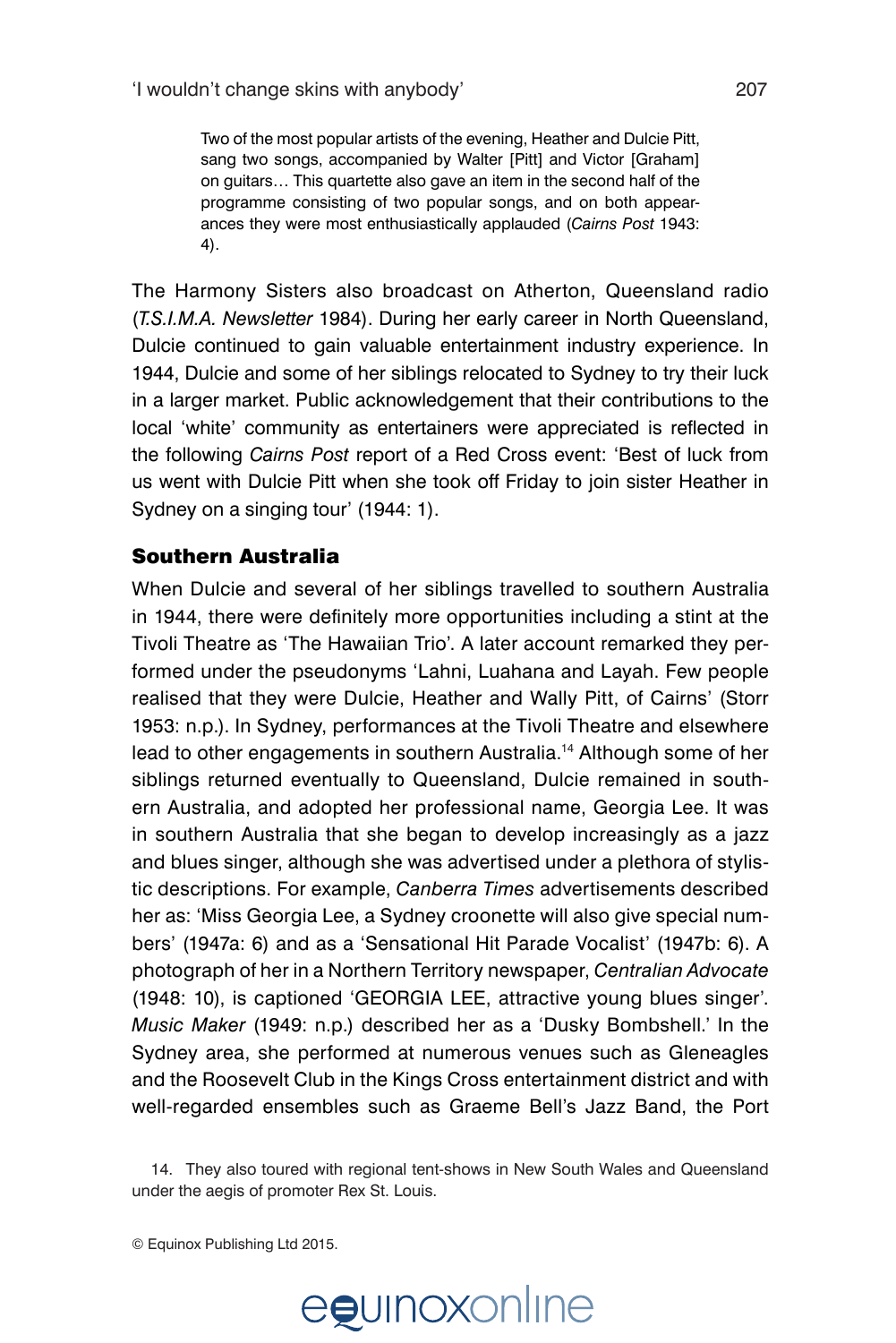Jackson Jazz Band, the Jazz Rebels and the bands of Jack Brokensha and George Trevare.<sup>15</sup>

Newspaper reports of the day in southern Australia also provide a glimpse not only of her burgeoning musical career but also her involvement in an influential circle of artistic acquaintances. The *Sunday Herald*  noted: 'Torres Straits folk songs sung with guitar by MISS DULCIE PITT (Miss Georgia Lee) and MR. DONALD FRIEND were a highlight of the party given by Mr. and Mrs. Russell Drysdale' (1949: 14).<sup>16</sup> In 1948 Friend had sketched her and she has been described as a 'habitué of the bohemian world of artists like Donald Friend and Russell Drysdale' (Australian Broadcasting Corporation 2010).<sup>17</sup> She was also becoming somewhat of a celebrity as someone reported on in the media for extra-musical activities. An item in a *Radio Roundabout* column in the *ABC Weekly* recounted:

> Georgia Lee, coloured singer with the Port Jackson Jazz Band, is a dignified young woman with a cultured speaking voice. Recently she visited Canberra. A politician in the hotel accosted her and, in pidgin English, demanded: 'What for you missy come along this fella town? Where you from?' Miss Lee replied with hauteur: 'I have come from Papua to investigate your bank nationalisation scheme [of 1948]' (Thomas 1948: 4).

An indication of her ongoing disquiet for and involvement in issues concerning racial discrimination is her performances of the dirge-like song 'Strange Fruit', generally associated with singer Billie Holiday. First recorded in 1939, it was written by Jewish-American songwriter Abel Meeropol (Lewis Allan). The lynching of two African-American men in 1930 inspired the song. 'Will Sing Banned Song' is the title of a newspaper item prior to a performance in Sydney:

> COLORED [*sic*] BLUES singer Georgia Lee…will sing a banned number about negro lynching at the Town Hall tonight. The song, 'Strange Fruit', is on the radio prohibited broadcasts list.<sup>18</sup> Georgia said: 'this song is true, and the truth hurts' (n.s. 1948: n.p.).

Georgia relocated to Melbourne from Sydney in 1949 and eventually performed with various jazz ensembles including Frank Johnson's Fabulous Dixielanders and Graeme Bell's bands. In her first jazz concert there

15. For background on most of the Australian musicians referred to, see Johnson 1987: index.

- 16. Friend and Drysdale were pre-eminent Australian painters of their generation.
- 17. See the Art Gallery of New South Wales for the sketch.
- 18. The banning of the song in Australia has not been verified.

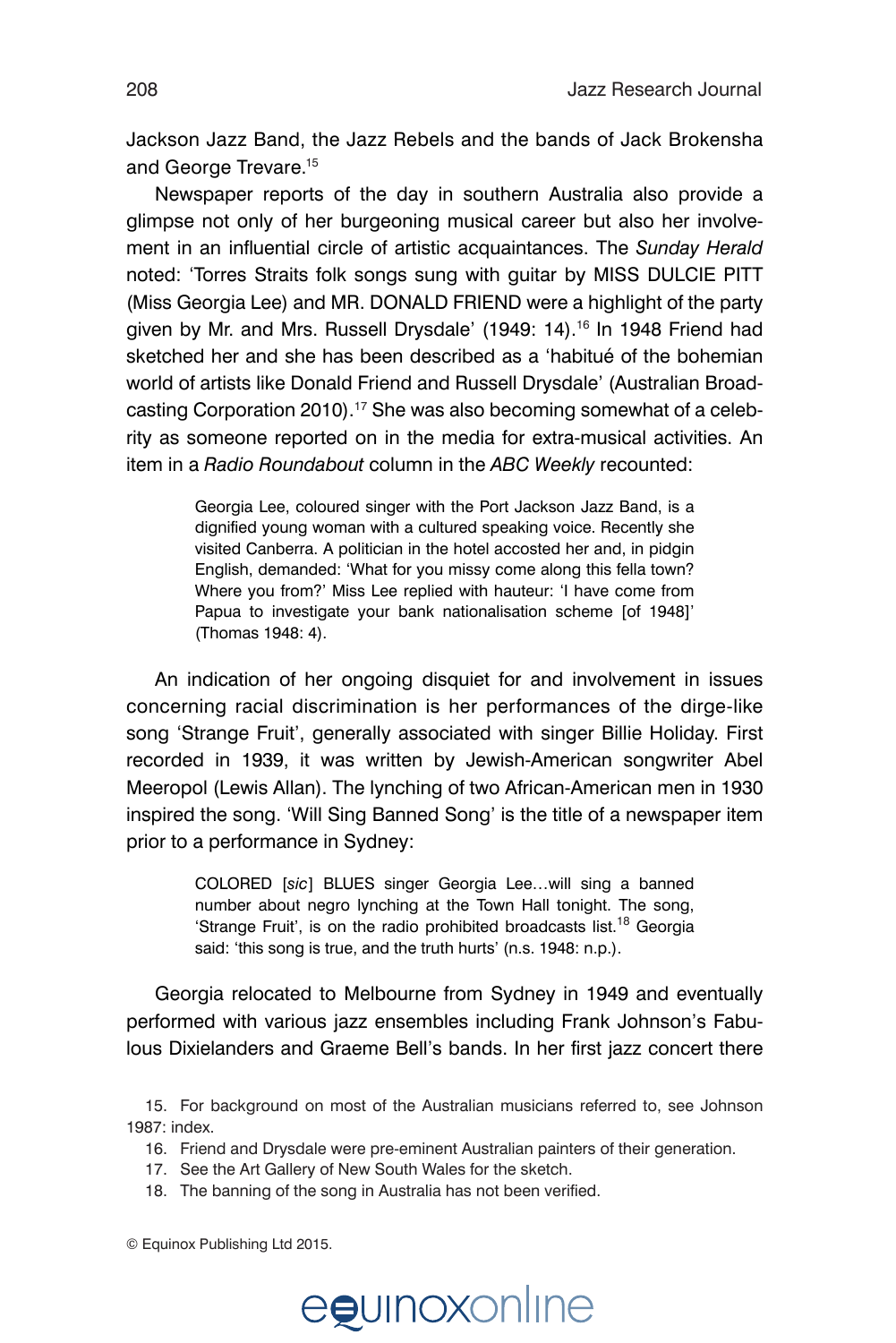she was advertised as: 'Jamaican Blues Singer Georgia Lee "Beauty in Sepia"' (Celebrity Jazz Concert 1949: n.p.). Performing with Bruce George's band at Claridges' nightclub, *The Beat* (1949: n.p.) reported: 'Georgia is really all out in front with any number she tackles and the boys of the band have nothing but praise for her.' She was also with a resident band for a two-year engagement at Ciro's nightclub. Jazz guitarist and arranger Bruce Clarke commented on those gigs: 'We used to sit next to each other on the bandstand. She was very glamorous, always well dressed, very popular, very good' (Walker 2000: 58). In 1951 in Melbourne, she performed at a unique event for its era: the *Aboriginal Moomba*. 19 It combined Indigenous music, drama and stories and highlights her personal and musical engagement with issues of Indigeneity. Along with the Aboriginal singer Harold Blair, whose wife she played, the event garnered positive reviews such as

> 'White Men Coo-ee Blacks at Aboriginal Concert': Applause that grew to cheering and climaxed in cooees [an Aboriginal holler] was the tribute of a packed house at the Princess Theatre on Saturday to an Australian aboriginal caste… The night was a personal success for Georgia Lee as an entertainer, and triumph for the charm and dignity of the aboriginal (n.s. 1951: n.p.).<sup>20</sup>

Another review dealt overtly with the marginalization of Indigenous peoples at the time:

> Moomba took us by storm… 'Out of the Dark' was, in the main, extraordinarily well done… The pity of it was that it was all such a revelation to the majority of us. We were delighted—because we had suddenly discovered, in a white man's theatre, something that had been in existence for thousands of years… These [stories] should be part of our own folklore. They belong to this country, and children should learn them as American youngsters learn of Pocahontas and English children of St. George and the dragon. As it is, they know far more about Sitting Bull and the Sioux, the Navajos, and the Apaches than they do about their own Australian native tribes (Doherty 1951: 15).

Approximately a month after the *Aboriginal Moomba*, she featured in a newspaper report in the *Argus* of a cultural event of a different sort: a meeting of a theatre appreciation group, under the title 'An Old Aussie can teach us':

19. See Ramsland and Mooney (2007) on the *Aboriginal Moomba* and Kleinert (1999) for the role of such events in fashioning Indigenous identity.

20. The use of the word 'caste' rather than 'cast' in the review is perhaps inadvertent but might also unconsciously reflect the immutability of prevailing notions of race; that is, something you are born into cannot alter and will always define you as a person.

© Equinox Publishing Ltd 2015.



## egunoxonline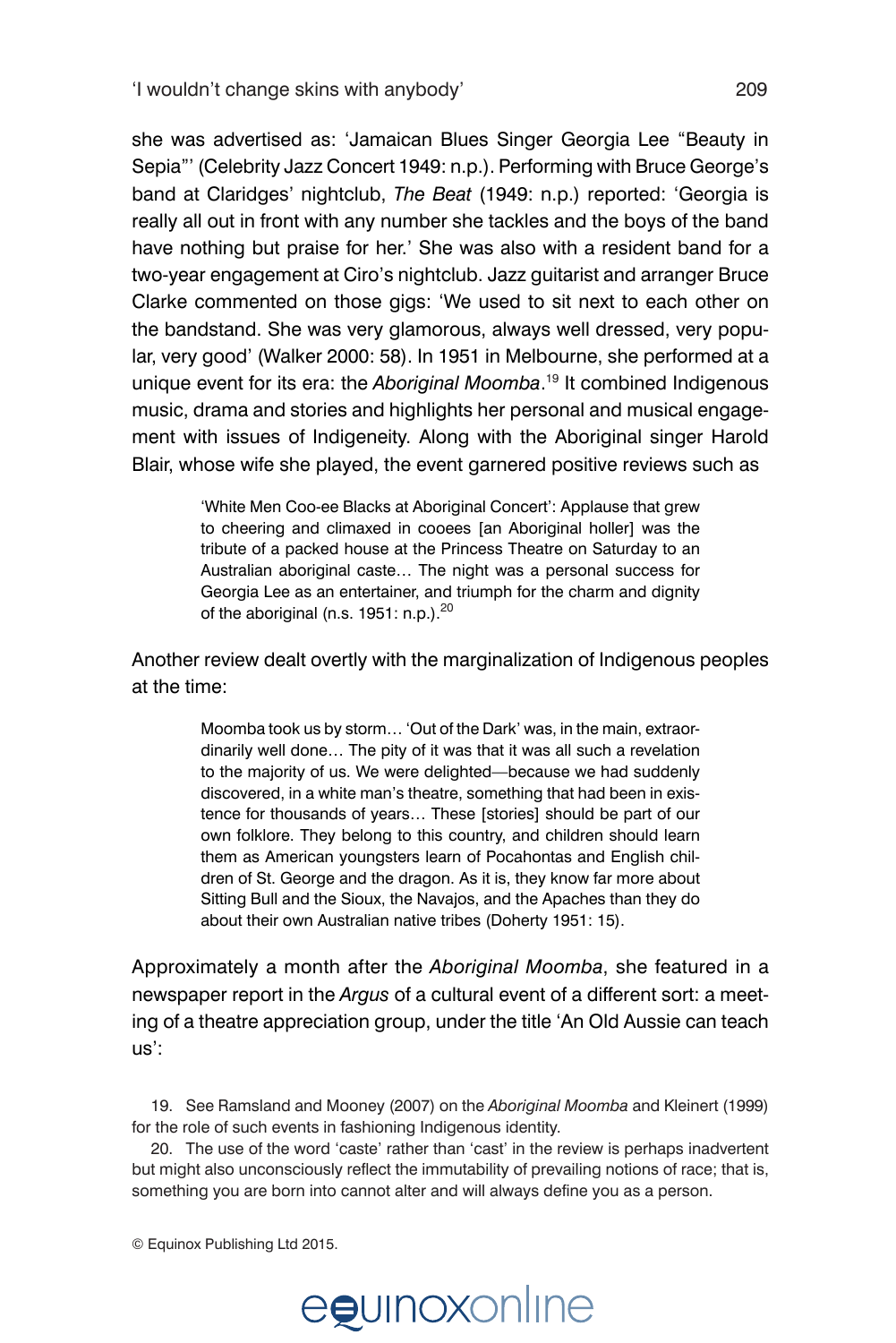Miss Georgia Lee, Australian aboriginal singer…was guest of honor… She enthralled her audience with a group of Torres Island folk songs, sung in the native tongue. One was the song of a pearl diver, a song about the Barrier Reef, calling on 'big winds' to speed the boat. The third was composed by native women during [World War Two] when they saw their sons going away in khaki uniforms (1951: 5).

Before Georgia Lee left Melbourne for overseas engagements she presented a farewell recital. The breadth of her musical skills is illustrated by a detailed account of the Downbeat event (Storr 1953: n.p.).<sup>21</sup> The recital's content is worth presenting in some detail because it summarizes her background as a jazz, blues and folk singer:

> GEORGIA LEE With the Quintones [—] It is a pity that, to a large degree, Miss Lee's singing of the type of songs included in this group has been heard mainly in the rarified atmosphere of the night club and smart restaurant. It was decided, therefore that her first appearance on this programme should bring a selection of melodies which have proved to have been so successful in that sphere.

> GEORGIA LEE With Special Rhythms arranged by Charles Blott. [—] This group of FOLK SONGS OF THE TORRES ISLANDS have their beginning lost in history, being part of the long history of traditional music handed down by races. As a child, Georgia Lee became familiar with them for as far back as she could remember. Two or three nights in the week, the family would gather together to sing and dance to the songs which were an integral part of people performing them.<sup>19</sup> … She will introduce the folk songs and their stories.

> GEORGIA LEE With Frank Johnson's Fabulous Dixielanders [—] Songs in the Jazz idiom of the American Southern States are in ideal hands when Miss Lee and the Fabulous Dixielanders join forces. One of her most sensational appearances was when she sang in the Sydney Town Hall 'Strange Fruit', which was written [*sic*] by blues singer Billie Holiday, and created a storm of controversy when it was first sung in America. Tonight's choice, however, is in different vein. It is the uninhibited freedom of Dixieland, essentially in the traditional mood of the Deep South, which brings Georgia Lee's final appearance.

It also noted:

When the famous English entertainer and folk-lore authority, Jon Pertwee,<sup>22</sup> visited Australia, he enlisted my [John Storr] aid in tracking

21. There are recordings of Torres Strait Islander songs she performed at the event held in the Australian Jazz Museum (Victorian Jazz Archive), Melbourne.

22. Actor Jon Pertwee played the title role of *Doctor Who* in the iconic British television series from 1970–1974.



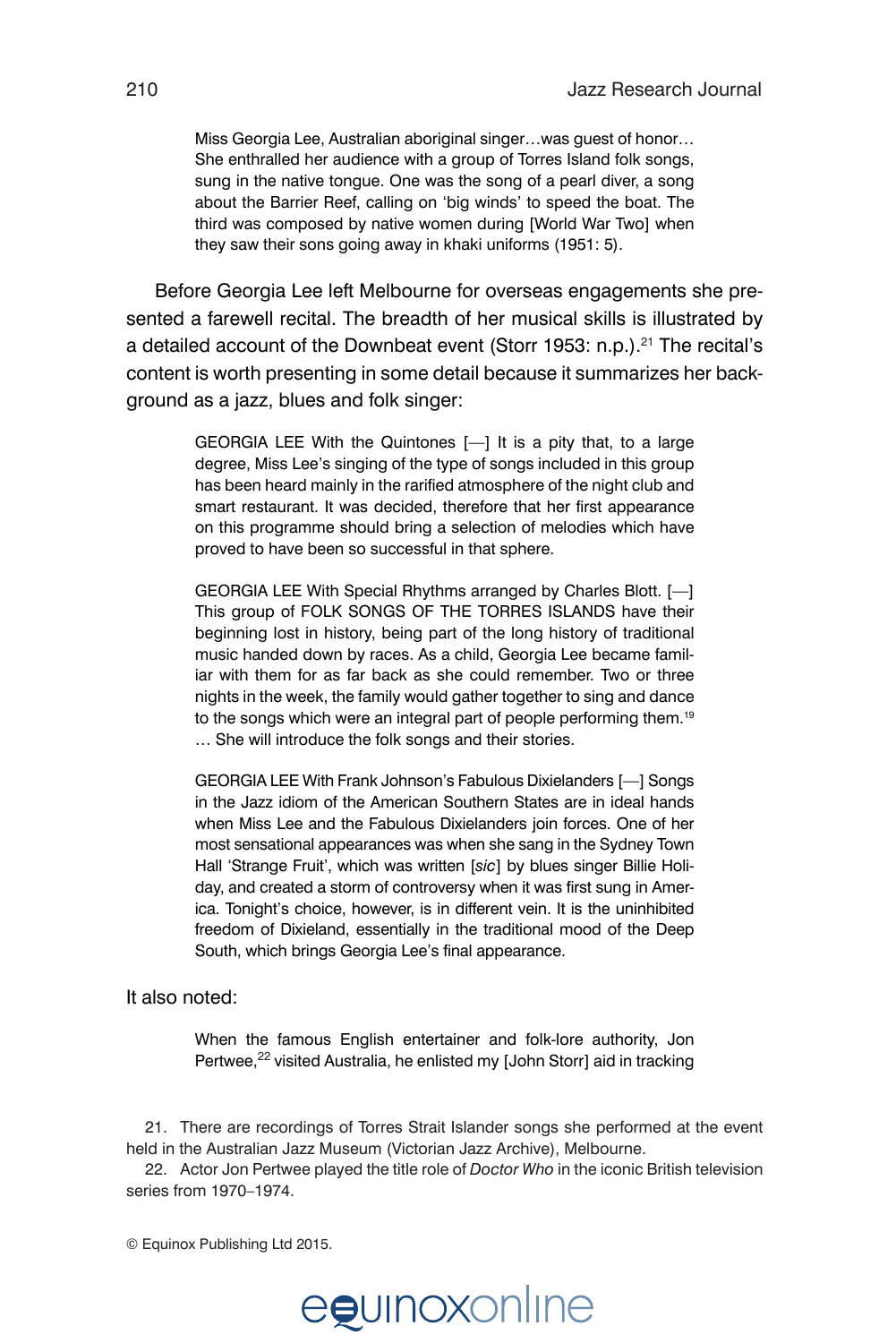down a Dulcie Pitt. Jon had been told by Allan [sic] Lomax,<sup>23</sup> who, with his father, John Lomax, was responsible for the collection of the American Library of Congress folk music section—the biggest in the world—to find this woman, who was known overseas to have the biggest repertoire of Torres Island folk-songs...<sup>24</sup> He was recording some traditional songs at the Jubilee and he met Georgia Lee. He asked her if she could tell him where he could find the woman he was seeking. She replied that he would not have to look very far—she was Dulcie Pitt.

The content and intent of the 'Folk Songs of the Torres Islands' segment noted above is of particular interest. It reinforces the notion of Georgia Lee as not only a jazz and blues singer but also a community musician performing Indigenous music to urban non-Indigenous audiences. Overall, the farewell recital was indicative of her esteem in the Melbourne entertainment industry, given that such a diverse group of performers joined together to give her a musical sendoff.

#### Performing overseas

As the previous playbills, advertisements and reviews attest, by the mid-1950s Georgia Lee was regarded by Australian audiences, musicians, booking agents and event producers as experienced and versatile. Being ambitious, however, it was perhaps predictable she would want to expand her career by performing overseas. The diversity of her performance and musical experiences in Australia augured well for continuing her career's successes and that proved true.

After a stint performing in Colombo, Ceylon with Max Wildman's Quintet at the Copacabana nightclub, as a Queen Elizabeth the Second Coronation attraction (*Lankadipa* 1953), she travelled to Britain. The British theatre impresario Harold Fielding represented her and she promptly gained notice for her well-honed musical and performance skills. The influential British weekly music newspaper, *Melody Maker*, noted her signing with renowned bandleader Geraldo:<sup>25</sup>

23. The USA recordist, researcher and performer Alan Lomax lived and collected folk music in the United Kingdom and Europe for almost a decade (1950–1959) (Szwed 2011). It is unknown if Lomax and Georgia Lee ever made contact during their overlapping years in Britain.

24. There is also a Torres Island in Micronesia, but what are meant here are undoubtedly Australia's Torres Strait islands.

25. Born Gerald Walcan Bright (1904–1974), he led popular British orchestras and also booked musicians on trans-Atlantic cruises as an employment contractor. Highly

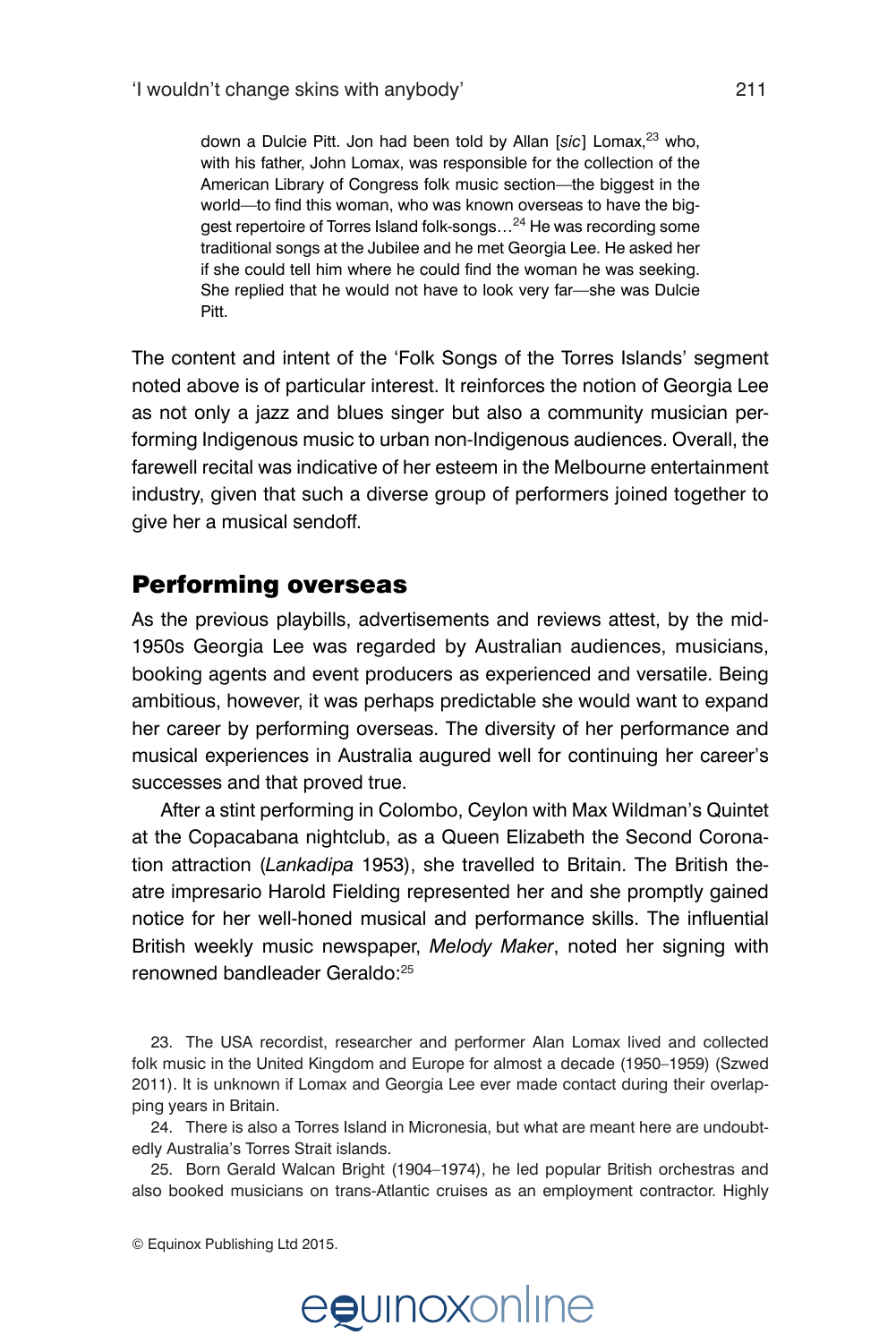Georgia from 'Down Under'. Geraldo has signed up Georgia Lee, the Australian Aborigine singer who made a highly successful debut with the Geraldo Orchestra at last Sunday's jazz concert at the Festival Hall. Geraldo told the MM [*Melody Maker*]: 'I think Georgia has the greatest personality of any singer we've had in this country for years. She has terrific quality' (*Melody Maker* 1954: 1).

Britain's *New Musical Express* newspaper had a front-page photograph of Georgia Lee with Geraldo announcing her signing and directly opposite was a photograph of Billie Holiday captioned 'Billie Holiday is coming here' (1954: 1). Physically, in the photograph the two women resemble each other as to similar clothing, hairstyles, make-up and 'race' and appear to be, perhaps accidentally, gazing across the front page at each other. Such a visual juxtaposition is a possible indication of where she was being located musically and also being marketed image-wise as a singer and personality.

A popular magazine, the *Australian Women's Weekly*, ran an enthusiastic article on her successes, which also mentions her use of community music:

> In her first appearance in England after she arrived last October, Georgia sang Torres Island folk songs to a sophisticated night-club audience. This was the famous Astor Club, where the announcer insisted in introducing her as a girl from Trinidad, in the West Indies. 'I was indignant,' Georgia said, 'I wanted to be known for what I was—an aboriginal girl! I'm proud of it!' (Strutton 1954: 7).

After recounting details of her background of growing up in Cairns and her many jobs while awaiting a break in the music industry ('nursemaid, waitress, sort of female roustabout—everything') the article recounted she observed: 'I don't think they realised what a long trip it has been for me from Cairns, Queensland, to London, England' (ibid.).

#### Return to Australia

Returning to Australia after a long stint in Britain, she took advantage of career opportunities when they arose. A major opportunity was touring with American jazz pianist and popular singer Nat King Cole on his third Australian tour in 1957.<sup>26</sup> Notwithstanding the professional successes she had

<sup>©</sup> Equinox Publishing Ltd 2015.



accomplished jazz musicians, singers and arrangers he worked with included Ted Heath, John Dankworth and Walter Stott/Angela Morley.

<sup>26.</sup> It was advertised as the *Big Show* and featured Nat King Cole supported by Georgia Lee, the Gill Bros, Yolanda and Antonio Rodrigues, Joe Jenkins and Joe Martin.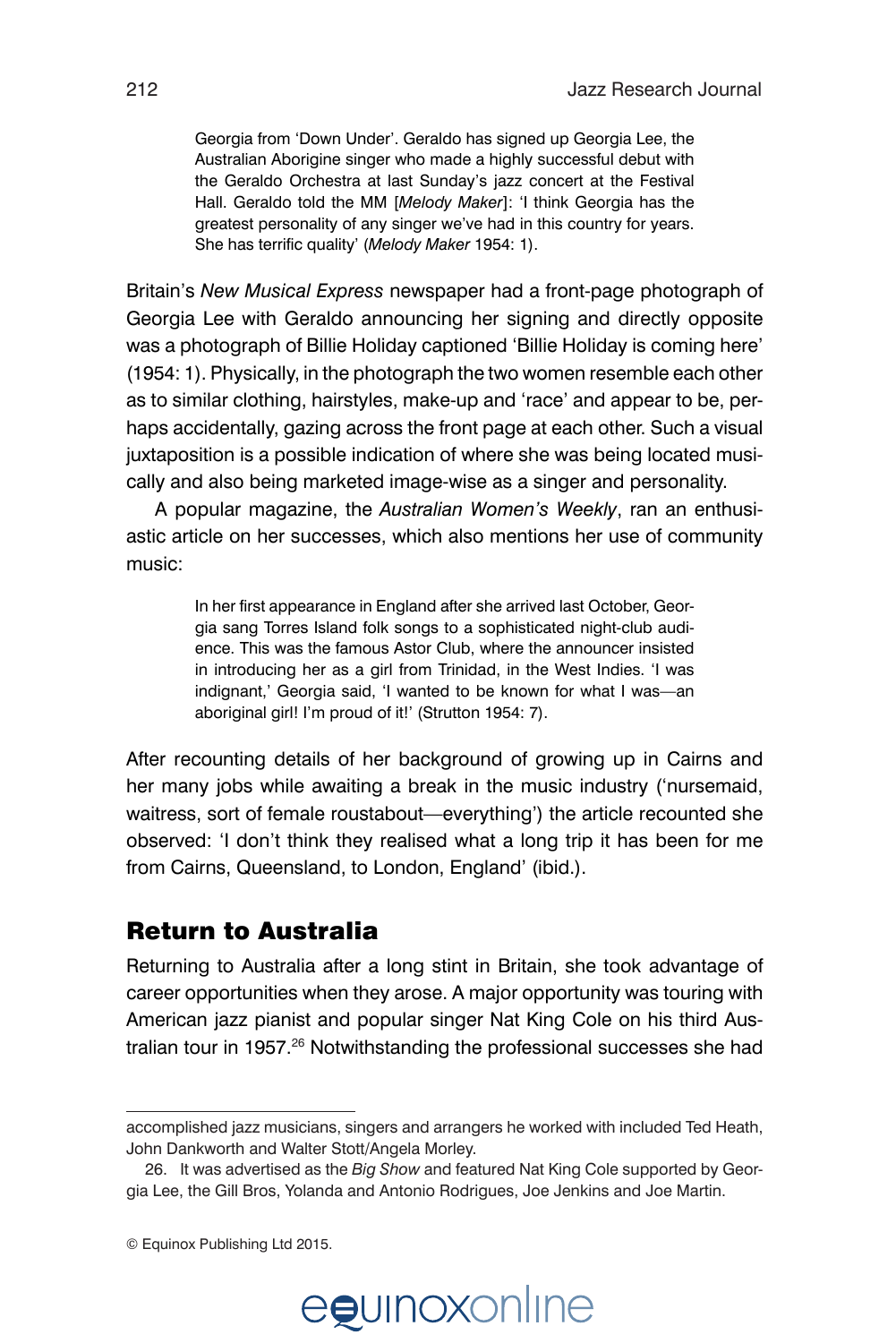enjoyed overseas, when back home in Australia its abiding and still legislated racial prejudices were exhibited in some journalistic accounts. One particularly egregious, albeit untraceable, public account bizarrely but tellingly mixes personal praise for her with denigration of Indigenous peoples in general—and her parentage in particular.

> When I met Georgia she was packing 'em in at Lennons Broadbeach [Hotel at Queensland's Gold Coast tourism area] and I can say I was frankly charmed. Not only is she an artist, but she's as clever as a kookaburra [Australian bird], too. Georgia in no way resembles what she genetically claims to be—the daughter of a full-blooded aboriginal. She's beautiful, tall, the possessor of a provocative figure and she moves like a leopardess. Almost before we'd been introduced I asked her—'Are you an abo because you resemble rather more, a native of Haiti?<sup>'27</sup> In answer to my brusque questioning, she took me through the mazes of her genealogy. Like many theatricals, Miss Lee comes of lowly parentage (n.s. ca. post 1956: n.p.).

The Australian launch of television in 1956 also presented performance opportunities, something she was well placed to excel at because of her extensive broadcasting experience. She performed on influential television shows such as the musical variety show *Bandstand* and entertainer Graham Kennedy's *In Melbourne Tonight*. <sup>28</sup> In 1961 she had a leading role in a television movie, *Burst of Summer*, as one of three Indigenous actors. Although she had previously recorded individual songs as a band vocalist, in 1962 she finally had the chance to record a full album as the featured artist. Her melding of jazz and blues is highlighted in a review in the *Australian Women's Weekly*:

> JAZZ: With 'Georgia Lee Sings the Blues Down Under' (Crest LP), you're hearing possibly the most professional member of Australia's small group of stylish jazz singers. In a selection that includes both 'Pete Kelly's Blues' and 'Basin Street Blues', there are two local compositions in the blues idiom—the 'Yarra River [Blues]' and 'Down Under [Blues]'. Georgia sings as though she understands what it's all about (Baker 1963: 71).

The album, although garnering positive reviews, was aimed at jazz and blues audiences that were losing market share as rock'n'roll increasingly dictated record sales and subsequent performance opportunities.

27. In Australian English, 'abo', a shortening of Aborigine, and 'boong' are analogous to other racist terms such as 'nigger' (USA) or 'kaffir' (South Africa).

28. *Bandstand* was broadcast from 1958–1972; *In Melbourne Tonight* from 1957–1970.

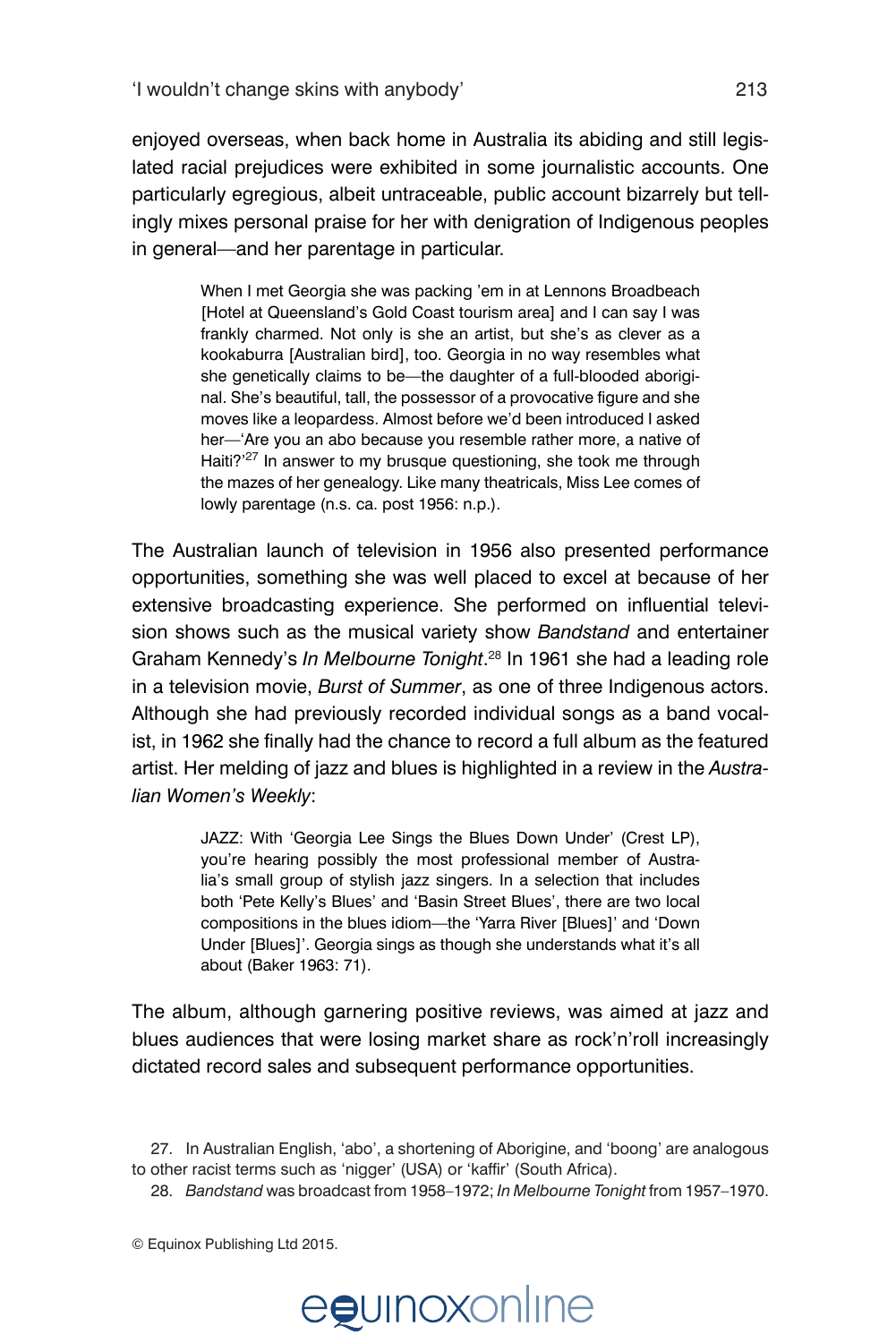Due to her extensive entertainment experiences, in 1976 she was able to come out of what was in effect semi-retirement to take on a major music theatre role: the Wicked Witch of the West in *The Wiz*, an African-American re-imagining and re-working of the L. Frank Baum novel *The Wonderful Wizard of Oz* and only tangentially related to the iconic Judy Garland movie of 1939, *The Wizard of Oz*. Reviewers suggested her role as Evillene was successful, 'stereophonically funny and coarse' (Jillett ca. 1976: n.p.), although to one reviewer 'the Wicked Witch of the West, seems to have turned into a Red Hot Mama' (Thomas 1976: n.p.). Obviously, directors guide an actor but her performance skills were noteworthy within the ensemble.

As perhaps a final gesture for her contributions and career as a jazz singer, in 1977 she was crowned Melbourne's *Queen of Jazz*. A newspaper picture caption noted: 'The Melbourne King of Jazz, Graeme Bell, hands over his crown to the new jazz monarch, Georgia Lee, at the fifth annual Jazz Day in the Fitzroy Gardens yesterday' (*Age* 1977: n.p.). It may have been belated recognition as by then rock'n'roll, soul and singer-songwriter folk music had become central to popular culture in Australia. Arguably, jazz became somewhat peripheral to mainstream tastes although not to its advocates and its diminished yet still enthusiastic audiences. What Georgia Lee had excelled at—cabarets, radio, revues and nightclubs—was no longer in as high a demand.

#### Retirement and belated national recognition

Dulcie Pitt eventually returned to Cairns, where she resided in her latter years in a pensioner's flat. She performed occasionally at informal and formal events. In an email message to the author (15 November 2014), jazz guitarist Michael Knopf recalled that he had performed with her on numerous occasions and although she no longer played guitar, she still sang: 'Whenever we played together informally the tunes were [songs such as] "Summertime", "Nature Boy". When she did perform for small community gatherings, her stage presence was still strong with gestures and vocal boldness, etc.' He also recalled she would sometimes reminisce: 'Occasionally she would speak generally about being well regarded… I remember her eyes lighting up with enthusiasm when she did talk about the past. It was obviously of importance to her but she did not have enthusiasm for re-entering performance at her age.' However, she still did some formal performances, as he recollected: 'In 1986 she did a show under my coordination at the [Baha'i] Peace Expo in Atherton [Queensland] with jazz

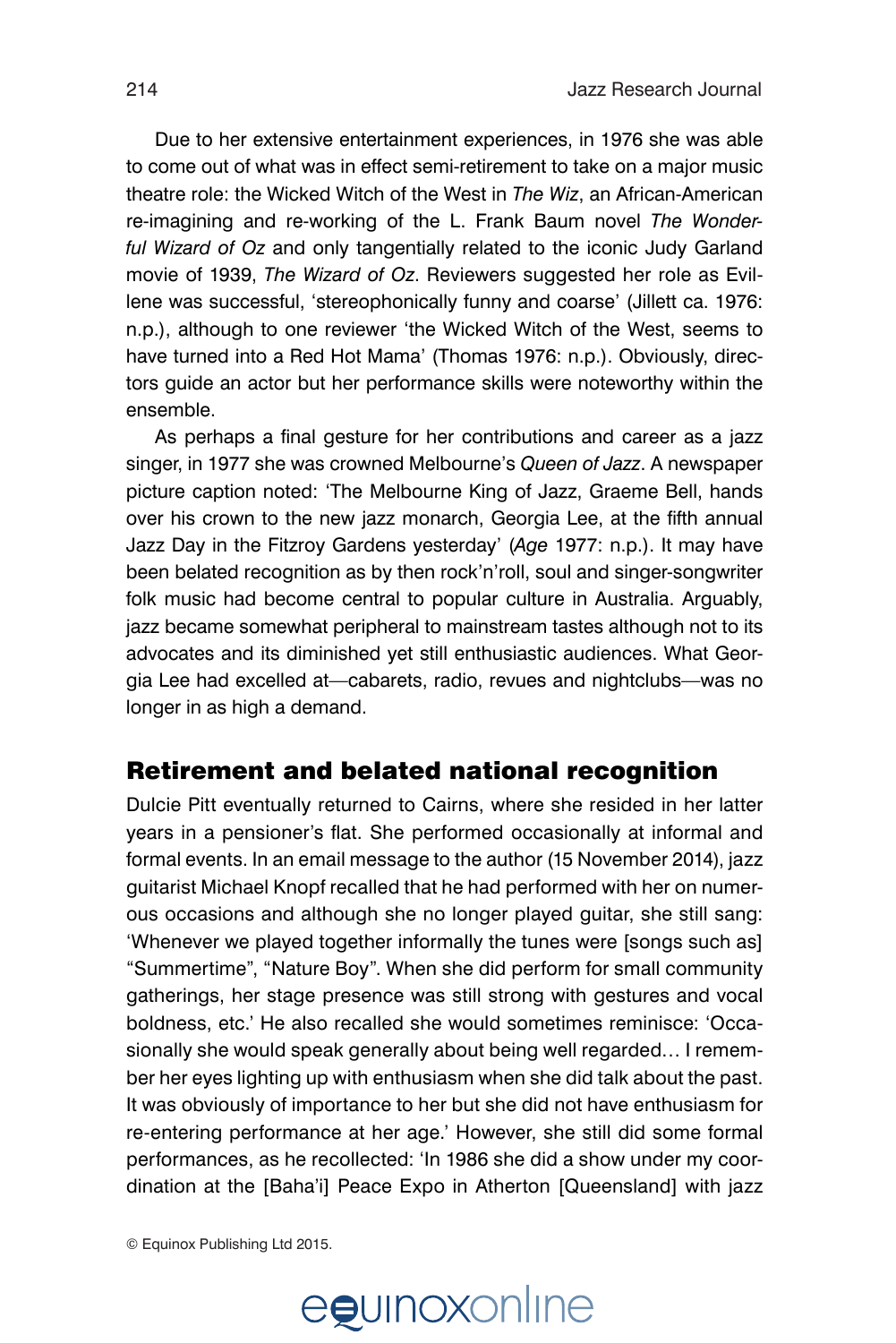musos [musicians] from Cairns.' An account of the event and its international concert observed: 'Georgia Pitt, local Baha'i jazz and blues singer, was a tremendous hit, being called back for encores' (*Baha'i News* 1986: 676).

There were commendable, if somewhat belated, forms of national recognition. In 2010 the National Film and Sound Archive (NFSA) of Australia added *Georgia Lee Sings the Blues Down Under* to its Sounds of Australia register of historically important Australian recordings (NFSA Title 511557), only shortly before she passed away. Also in 2010, the Australian Broadcasting Corporation presented a radio documentary on her life and music, *Introducing Miss Georgia Lee*, on *Awaye*, the Indigenous Art and Culture programme (Australian Broadcasting Corporation, 2010).<sup>29</sup> Her album was also belatedly recognized in 2010 by the inclusion of her recording of 'Blues in the Night' on Australia's QANTAS Airline's *The Spirit* in-flight entertainment service (QANTAS 2010: 141).

Details of Georgia Lee's private life remain vague in contrast to her welldocumented professional life. However, in the re-released *Georgia Lee Sings the Blues Down Under* liner notes (Aztec Music VIBE1), Walker (2009) said: 'Little is known about Georgia Lee's personal life, save that in 1958, after the "King" Cole tour, she suffered a nervous breakdown.' The original liner notes also allude to stress leading to a breakdown. In an obituary Browning (2010: 10) commented on her private life: 'She was an exotic and glamorous beauty, yet shy and nervous… Lee never married. Unsurprisingly there were many offers, all politely refused.'

#### **Discussion**

Discussing, especially briefly, a long, multifaceted and eventful career and life such as lived by Dulcie Pitt and her professional alter ego Georgia Lee can be a challenge. Therefore, it is useful to pose several questions as a way of providing some structure and focus. Firstly, does the musical style of Indigenous jazz exist in Australia? Secondly, why is she an important and pioneering performer in Australian and Indigenous jazz? Thirdly, how did music, race and gender intersect in her career? The questions overlap to some degree because the musical and the extra-musical are two complex strands in her career and life.

29. Daniel Browning and Phil McKellar produced. The author assisted with research and supplied information and photographs from Dulcie Pitt's personal collection, which she had given him to scan electronically in 1999 (Pitt 1999).

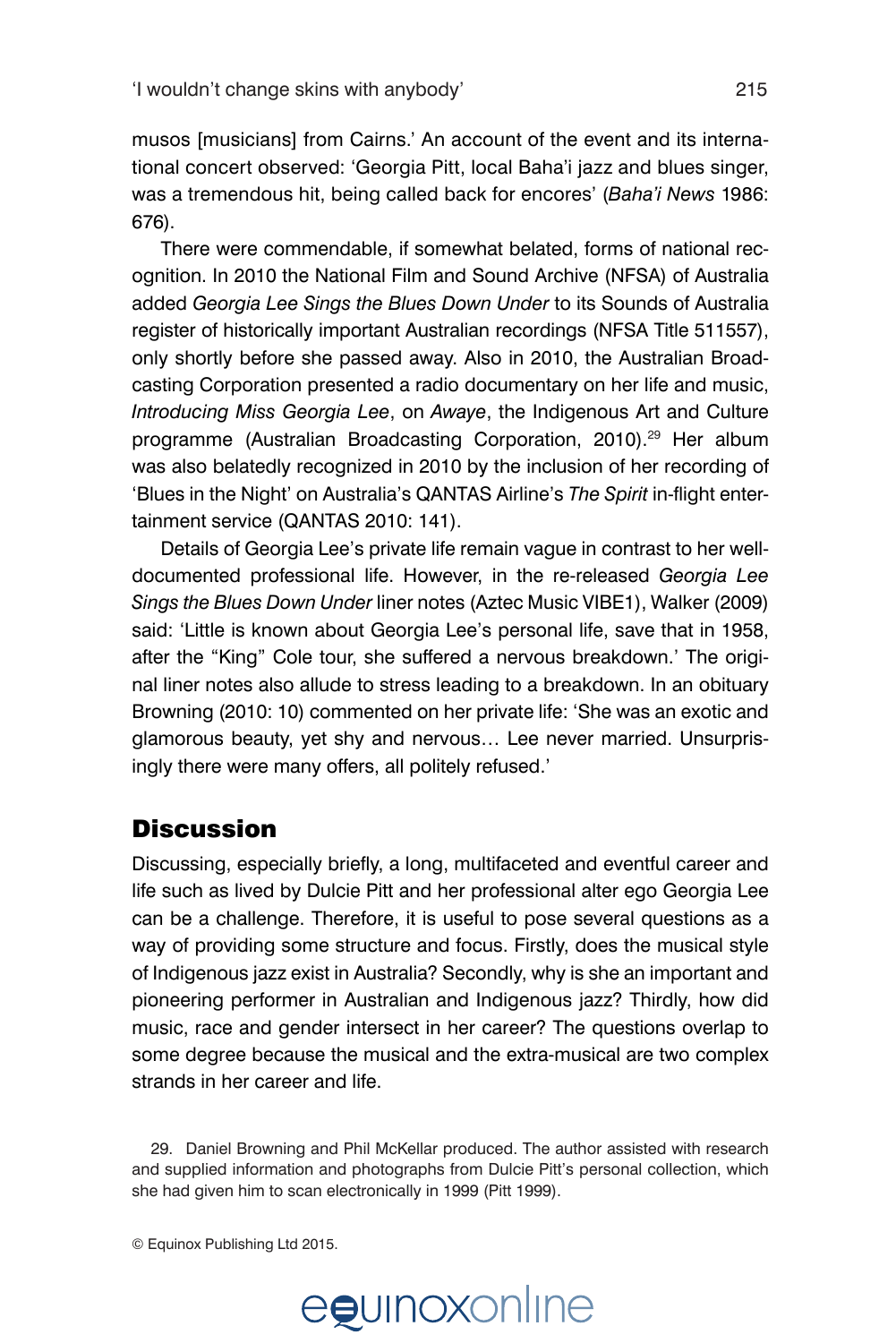For historical reasons, jazz has not had a major influence on Indigenous music for some of the reasons noted earlier. Thus it is not currently a readily identifiable style of Australian jazz. However, with increased access to formal musical education and a predominantly urbanizing population, there is no reason Indigenous musicians cannot chose jazz as their musical style—if it can substantiate and validate their life experiences and socio-cultural preferences. Direct involvement by non-Indigenous jazz musicians in community music projects may stimulate that process. Having role models is an important element in fostering interest in any musical style and accomplished jazz musicians such as James Morrison, Paul Grabowsky and members of the Australian Art Orchestra can provide that kind of personalized inspiration.

Regarding the second question, it is obvious Dulcie Pitt/Georgia Lee's musical accomplishments are noteworthy. Performing with top-notch Australian and British jazz musicians and bandleaders and across a range of performance formats demonstrates that she had the necessary talent, skills and work ethic. Similar to Harold Blair (opera) and Jimmy Little (country) in their particular styles, she was arguably the first Indigenous singer to be treated as an equal when it came to jazz and blues: that is, equally talented and equally capable of performing with musical proficiency and emotional honesty, holding audiences' attention and entertaining them. However, the difficulty of categorizing her music is indicated by varied designations over the course of her career such as: 'croonette', 'Sensational Hit Parade Vocalist', 'colored [*sic*] blues singer', 'Australia's Lena Horne', 'Queen of the Night Clubs'. Arguably, categorization was complicated by her eclectic musical tastes and how that impacted on her professional image.

In regard to the third question, music, race and gender undeniably intersected in Dulcie Pitt/Georgia Lee's career and in complex ways. Regarding music, as a musician nurtured in the context of community music, she regularly integrated the music of her childhood into her performances, even in unlikely settings such as Australian and British nightclubs. Newspaper accounts and advertisements make it clear she did not hide key parts of her cultural heritage; rather, she featured them.

Regarding 'race', it was also a site of some complexity, and confusion. Arguably her heritage of Aboriginal, Afghan, Scottish, West Indian, New Caledonian and Torres Strait Islander ancestors was too multifaceted for the desired monochromatic world of the White Australia Policy and race-based legislation.<sup>30</sup> This complexity and confusion are shown in descriptions of





<sup>30.</sup> See Reynolds (2003) and Ganter (2006) on race relations in Australia's tropical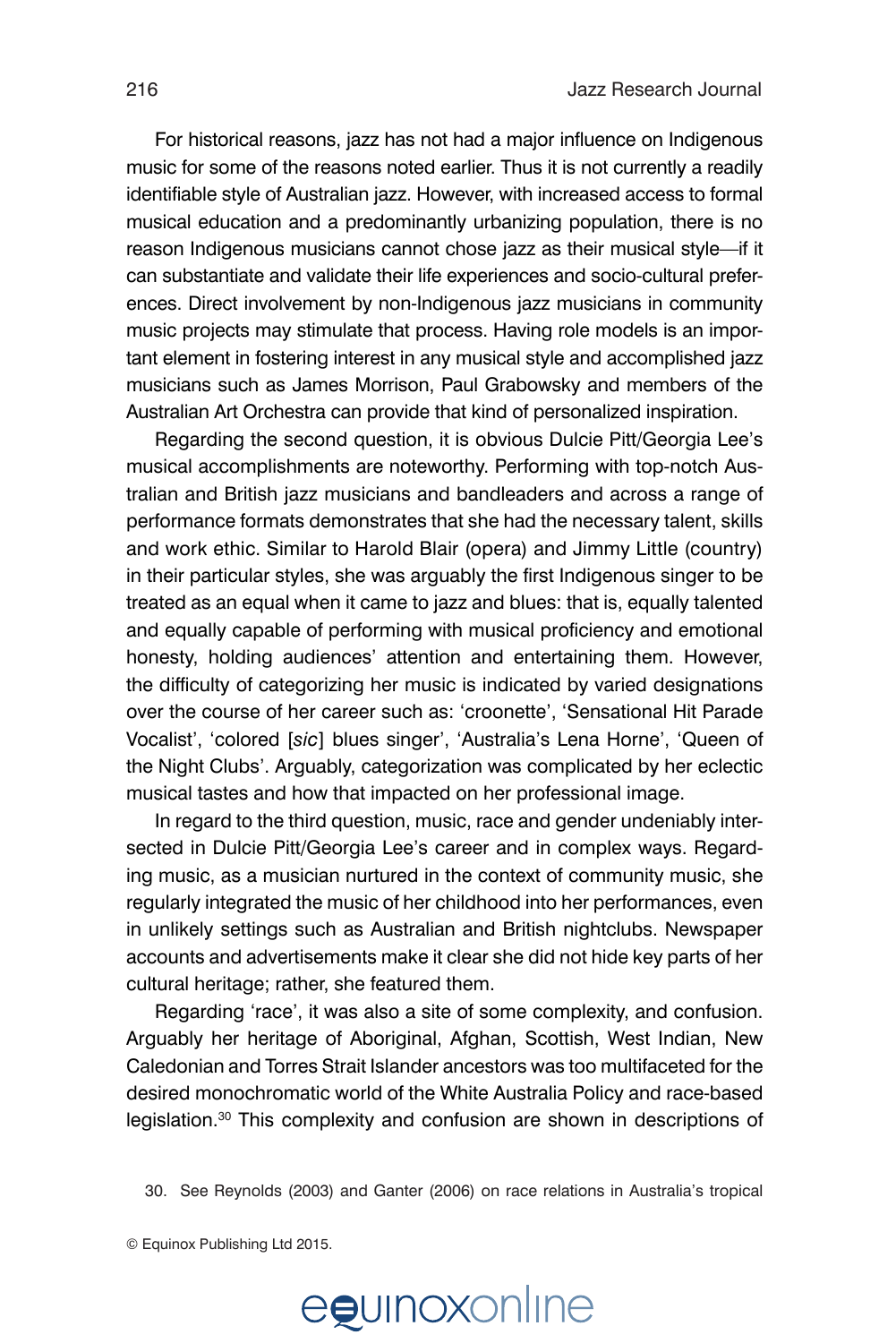her 'race' as variously: 'Jamaican', 'Jamaican-Australian', 'Negro', 'black', 'abo', 'coloured', 'quartercast', 'daughter of an Indian mother and Jamaican father', 'a girl from Trinidad' and 'Dusky Bombshell'. Concerning Indigeneity per se, Weare (2010) observed: 'She was quite a well-known performer of jazz around Melbourne and Sydney. But in those days her indigenousness wasn't really concentrated on. It was the sort of thing that she was more or less just a dark skinned woman who could have been from the Caribbean or America or anywhere really.'

Regarding gender, there is also a plethora of varied descriptions of her physicality, attire and comportment, some which reiterate racialized stereotypes. For example, 'tall, amply-curved with creamy brown skin. Her eyes are black and expressive, her crinkly hair is drawn back into a bun' (*Big Show* 1957: n.p.); 'Beauty in Sepia' (Celebrity Jazz Concert ca. 1949: n.p.); and, 'Her dark eyes and shapely brown hands are so impressive, it's a pity her public can't see as well as hear her' (Lethbridge 1954: 2). Such descriptions tend to the exotic, especially in an era when racial 'purity' was a governmental and societal obsession in Australia.

## Conclusion

Dulcie Pitt/Georgia Lee's career and life exhibit two key roles: firstly, as an entertainer and singer of high quality and wide experience; and secondly, as an advocate for Indigenous peoples via her public profile. One of her most telling comments of the complementarity of the dual roles, and a realistic if somewhat discouraging assessment of making a change in Australian race-based attitudes, is contained in the following quotation:

> 'I feel that if I can make my name as a singer I might be able to help others… aborigines here have been ignored and drifted into obscurity. It is only in the last few years that the white people have really discovered the culture of aborigines and realised they are human beings. I do want to help on this change, if I can'. 'But', she added sadly, 'I am afraid it will not be completed during my lifetime' (Goddard 1949: n.p.).

Achieving a level of success allowed her to make those kinds of statements in public in Australia in the mid-twentieth century when Indigenous peoples were still living 'under the Act'. For that reason alone she was, and

<sup>©</sup> Equinox Publishing Ltd 2015.



regions, apropos someone of mixed heritage from north Queensland such as Dulcie Pitt. See Lake and Reynolds (2008) for how European settler colonies dealt globally with issues of race.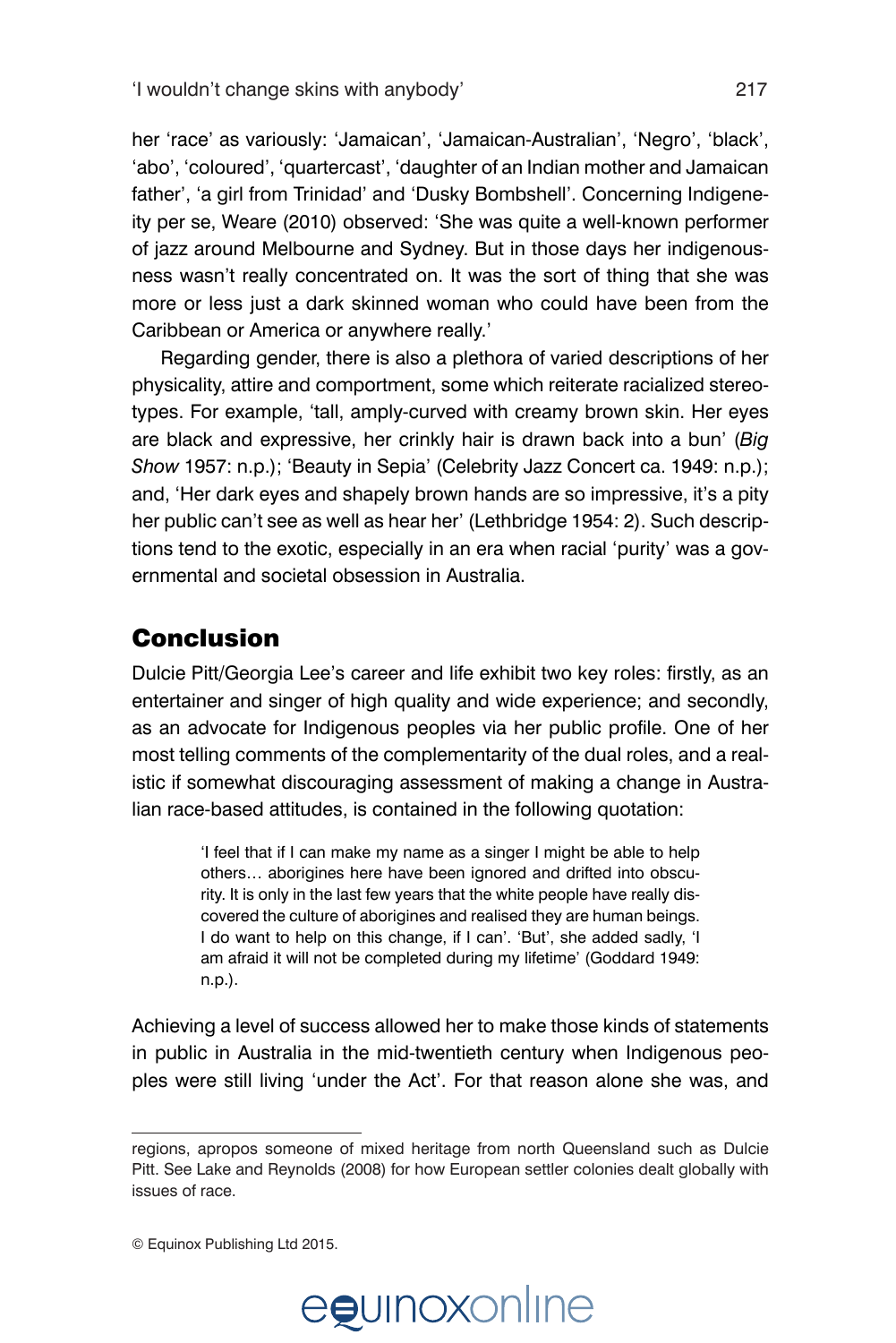is, important as an Indigenous musical and extra-musical pioneer. Arguably, for Dulcie Pitt/Georgia Lee jazz, blues and folk were about more than merely the music. They were also about an opportunity to live a life as a professional entertainer, where even though racial and societal equality were more aspirational than reality in her era, it was 'the only profession in which whites and colored [*sic*] people can meet on equal ground' (n.s. ca. 1948: n.p.). Finally, when Indigenous peoples were literally and figuratively on the fringes of Australian society, Dulcie Pitt/Georgia Lee was centre stage. As she said in the interview above: 'Incidentally I'm deeply proud I'm colored [*sic*]. I wouldn't change skins with anybody.'

### References

*Age* (Melbourne) (1977) 'Royalty…and all the Jazz'. 17 January.

- *Argus* (Melbourne) (1951) 'An Old Aussie can Teach us'. 20 July.
- Art Gallery of New South Wales. Georgia Lee by Donald Friend. [http://www.artgal](http://www.artgallery.nsw.gov.au/collection/works/8089/)[lery.nsw.gov.au/collection/works/8089/](http://www.artgallery.nsw.gov.au/collection/works/8089/) (accessed 25 January 2015).
- Australian Art Orchestra (2014)<http://www.aao.com.au> (accessed 25 January 2015). Australian Broadcasting Corporation (2010) *The Awaye Program*. [http://www.abc.](http://www.abc.net.au/radionational/programs/awaye/introducing-miss-georgia-lee/3670634) [net.au/radionational/programs/awaye/introducing-miss-georgia-lee/3670634](http://www.abc.net.au/radionational/programs/awaye/introducing-miss-georgia-lee/3670634) (accessed 25 January 2015).
- Australian Bureau of Statistics (2011) *Estimates of Aboriginal and Torres Strait Islander Australians*. [http://www.abs.gov.au/ausstats/abs@.nsf/mf/3238.0.](http://www.abs.gov.au/ausstats/abs@.nsf/mf/3238.0.55.001) [55.001](http://www.abs.gov.au/ausstats/abs@.nsf/mf/3238.0.55.001) (accessed 25 January 2015).
- Australian Human Rights Commission (2006) *Submission to the Senate Legal and Constitutional References Committee Inquiry into Stolen Wages*. Human Rights and Equal Opportunity Commission, Sydney. [https://www.humanrights.gov.](https://www.humanrights.gov.au/inquiry-stolen-wages) [au/inquiry-stolen-wages](https://www.humanrights.gov.au/inquiry-stolen-wages) (accessed 25 January 2015).
- Australian Productivity Commission (2014) *Overcoming Indigenous Disadvantage: Key Indicators 2014*. [http://www.pc.gov.au/research/recurring/overcoming](http://www.pc.gov.au/research/recurring/overcoming-indigenous-disadvantage/key-indicators-2014)[indigenous-disadvantage/key-indicators-2014](http://www.pc.gov.au/research/recurring/overcoming-indigenous-disadvantage/key-indicators-2014) (accessed 25 January 2015).
- *Baha'i News* (1986) 'Australia Peace Expo "Overwhelms" Atherton'. August.
- Baker, Ainslie (1963) 'Listen Here with Ainslie Baker: "Jazz"'. *Australian Women's Weekly*. 27 March.
- Barney, Katelyn (2006) 'Women Singing Up Big: The Growth of Contemporary Music Recordings by Indigenous Australian Women Artists'. *Australian Aboriginal Studies* 1: 44–56.
- Barwick, Linda (2000) 'Music'. In *The Oxford Companion to Aboriginal Art and Culture*, ed. Sylvia Kleinert and Margo Neale, 328–48. South Melbourne: Oxford University Press.
- *Beat, The* (Melbourne) (1949) 'Georgia Lee at Claridges'. 25 October.
- Beckett, J. (1990) *Torres Strait Islanders: Custom and Colonialism*. Melbourne: Cambridge University Press.
- *Big Show* (1957) [Nat King Cole 3rd Australian Tour] Playbill.
- Bisset, A. (1979) *Black Roots, White Flowers*: *A History of Jazz in Australia.* Sydney: Golden Press.

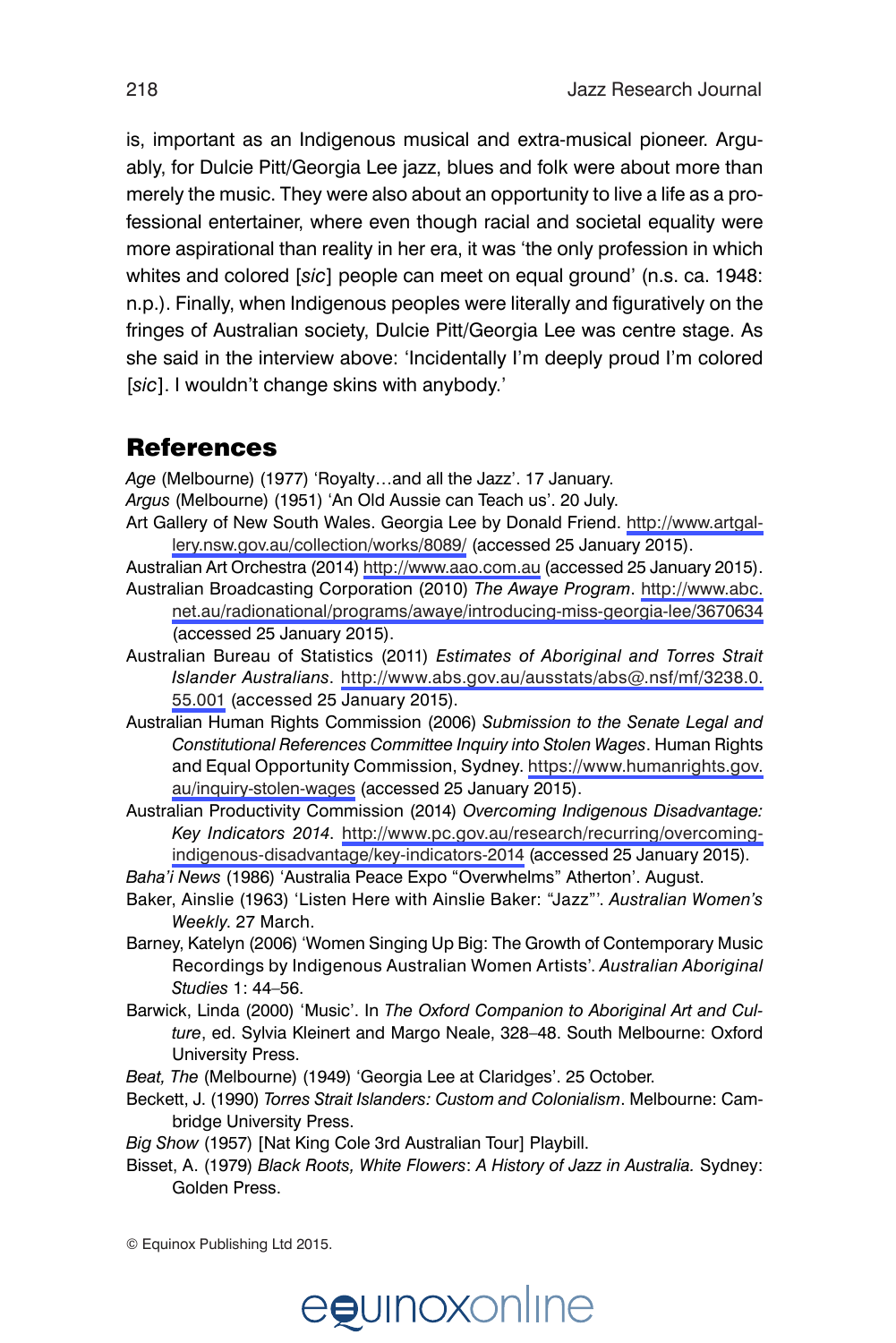Breen, M., ed. (1989) *Our Place, Our Music*. Canberra: Aboriginal Studies Press.

Browning, Daniel (2010) 'Trailblazing Indigenous Singer Belatedly Crowned Queen of Jazz'. *Age* (Melbourne). 15 May.

*Cairns Post* (1942) 'Trocadero Dance Palais'. 16 May.

- ——(1943) 'A.C.F. [Australian Comforts Fund] Victory Show'. 4 October.
- ——(1944) 'Round the Red Cross Clock'. 11 November.
- Campbell, Genevieve, and Teresita Kilapayu Puruntatameri (2014) 'When Performance Comes before Research: Reflecting on a Tiwi/Non-Tiwi Musical and Research Collaboration'. In *Collaborative Ethnomusicology: New Approaches to Music Research between Indigenous and Non-Indigenous Australians*, ed. Katelyn Barney, 129–46. Melbourne: Lyrebird Press.

*Canberra Times* (1947a) 'What People are Doing: Diggers' Ball'. 19 November.

——(1947b) North Canberra R.S.L. Memorial Fund. Display Advertising. 16 December.

Celebrity Jazz Concert (ca. 1949) 'First Appearance in Melbourne of Jamaican Blues Singer Georgia Lee [:] "Beauty in Sepia"'. Display Advertising.

*Centralian Advocate* (Alice Springs) (1948) 'Georgia Lee'. 8 October.

- Corn, Aaron (2010) 'Land, Song, Constitution: Exploring Expressions of Ancestral Agency, Intercultural Diplomacy and Family Legacy in the Music of Yothu Yindi with Mandawuy Yunupingu'. *Popular Musi*c 29/1: 81–102. [http://dx.doi.org/](http://dx.doi.org/10.1017/S0261143009990390) [10.1017/S0261143009990390](http://dx.doi.org/10.1017/S0261143009990390)
- Costigan, Lyn, and Karl Neuenfeldt (2007) '"Doing the Torres Strait Hula": The Adaptation and Perseverance of "Hula" in an Australian Performance Culture'. In *Oceanic Encounters: Essays in Honor of Mervyn McLean*, ed. Richard Moyle, 97–108. Auckland: Research in Anthropology and Linguistics, University of Auckland.
- Curkpatrick, Samuel (2013) 'Productive Ambiguity: Fleshing out the Bones in Yolngu Manikay "Song" Performance, and the Australian Art Orchestra's "Crossing Roper Bar"'. *Critical Studies in Improvisation* 2. [http://www.criticalimprov.com/](http://www.criticalimprov.com/article/view/2694/3265) [article/view/2694/3265](http://www.criticalimprov.com/article/view/2694/3265) (accessed 27 January 2015).

Doherty, Frank (1951) 'Moomba Took us by Storm'. *Argus* (Melbourne). 30 June.

Donovan, V. (2002) *The Reality of a Dark History: From Contact and Conflict to Cultural Recognition*. Brisbane: Arts Queensland.

Dunbar-Hall, P., and C. Gibson (2004) *Deadly Sounds, Deadly Places: Contemporary Aboriginal Music in Australia*. Sydney: University of New South Wales Press.

- Dunn, Peter. <http://www.ozatwar.com/usarmy/africanamerican.htm> (accessed 27 January 2015).
- *Funerary Prayer Service Booklet: Ramer Lyra 'Dulcie' Pitt* (2010) St. John's Anglican Church, Cairns, Queensland. Father John Simmons officiating. 29 April.
- Ganter, R. (2006) *Mixed Relations*. Crawley, Western Australia: University of Western Australia Press.

Goddard, Anthea (1949) 'Meet Georgia Lee'. *WOMAN*. 11 April.

Hodes, Jeremy (1998) *Torres Strait Islander Migration to Cairns before World War II*. Master's of Literature. Rockhampton: Central Queensland University.

- ——(2000) 'Anomaly in Torres Strait: Living "under the Act" and the Attraction of the Mainland'. *Journal of Australian Studies* 64: 166–72. [http://dx.doi.org/10.1080/](http://dx.doi.org/10.1080/14443050009387568) [14443050009387568](http://dx.doi.org/10.1080/14443050009387568)
- Jillett, Neil (ca. 1976). 'The Wiz of the Wicked West' (n.s.).

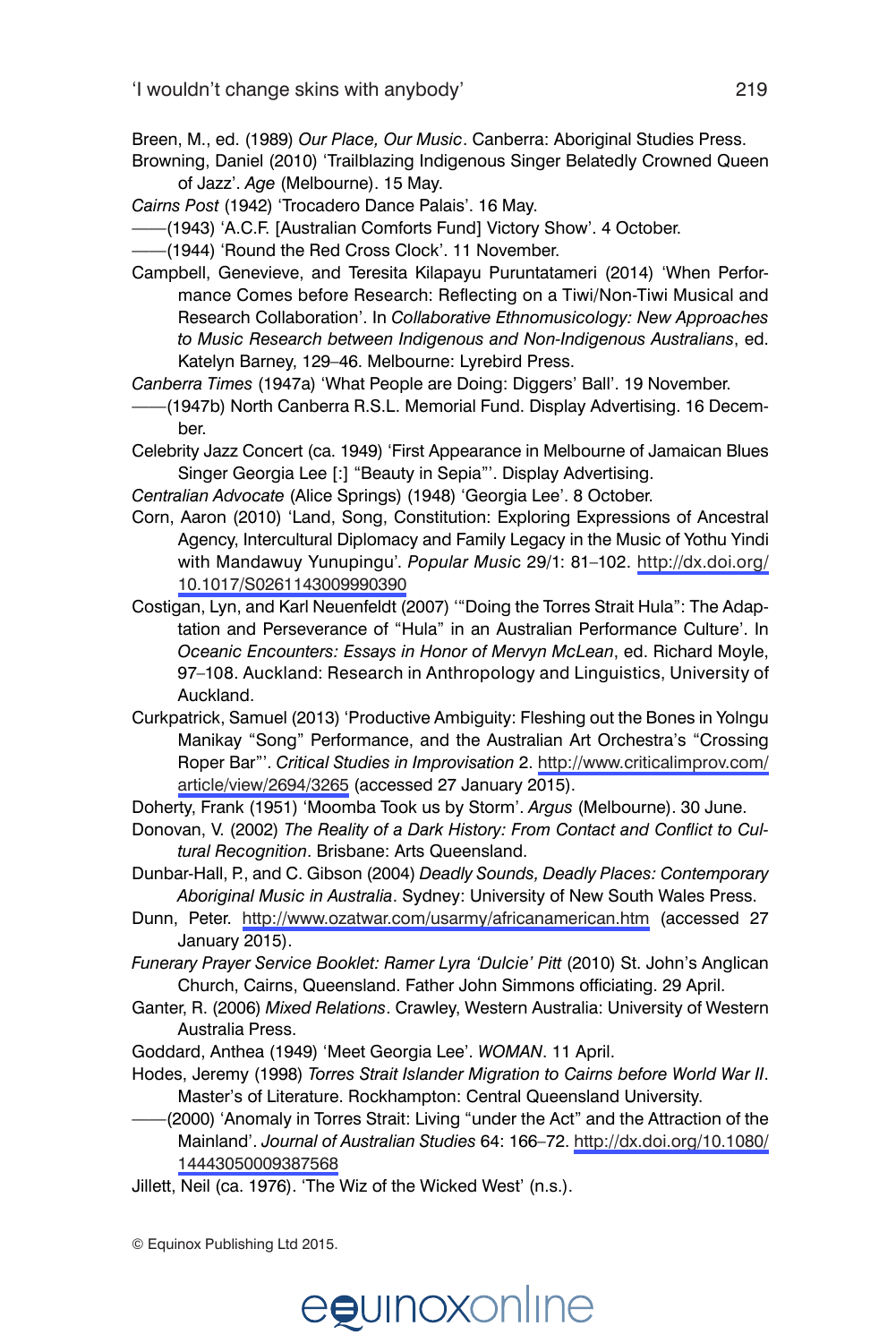- Johnson, Bruce (1987) *The Oxford Companion to Australian Jazz*. Melbourne: Oxford University Press.
- ——(2008) 'Australian Jazz: An Overview'. In *Sounds of Then, Sounds of Now: Popular Music in Australia*, ed. Shane Homan and Tony Mitchell, 113–30. Hobart, Tasmania: Australian Clearinghouse for Youth Studies.
- Kidd, R. (1997) *The Way We Civilize*. St. Lucia, Queensland: University of Queensland Press.
- Kleinert, Sylvia (1999) 'An Aboriginal Moomba: Remaking History'. *Continuum* 13/3: 345–57.<http://dx.doi.org/10.1080/10304319909365806>
- Lake, M., and H. Reynolds (2008) *Drawing the Global Colour Line: White Men's Countries and the International Challenge of Racial Equality*. Cambridge: Cambridge University Press.<http://dx.doi.org/10.1017/CBO9780511805363>
- *Lankapida* (Colombo) (1953) 'August Festivities Supplement'. 4 August.
- Lethbridge, Ann (1954) 'Australians can All be Proud of Georgia Lee'. *Courier-Mail* (Brisbane), Letter to the Editor Section, 28 December.
- Magowan, Fiona (2013) 'Mission Music as a Mode of Intercultural Transmission, Charisma and Memory in Northern Australia'. In *The Oxford Handbook of Music and World Christianities*, ed. Suzel Reily and Jonathan Dueck, 45–68. Oxford: Oxford University Press. [http://dx.doi.org/10.1093/oxfordhb/97801998](http://dx.doi.org/10.1093/oxfordhb/9780199859993.013.001) [59993.013.001](http://dx.doi.org/10.1093/oxfordhb/9780199859993.013.001)
- *Melody Maker* (London) (1954) 'Georgia from "Down Under"'. 6 February.

*Music Maker* (1949) 'Dusky Bombshell'. Display Advertising.

- Neuenfeldt, Karl (2008) '"Ailan Style": An Overview of the Contemporary Music of Torres Strait Islanders'. In *Sounds of Then, Sounds of Now: Australian Popular Music*, ed. Shane Homan and Tony Mitchell, 167–80. Hobart, Tasmania: Australian Clearing House for Youth Studies.
- *New Musical Express* (London) (1954) Front Page. 5 February.
- n.s. (no source) (ca. 1948) 'Will Sing Banned Song'.
- n.s. (1951) 'White Men Coo-ee Blacks at Aboriginal Concert'.
- n.s. (ca. post-1956) [Lennons Broadbeach Hotel Queensland] Review of Georgia Lee performance.
- Patten, Herb (2007) 'Stories of Aboriginal Heritage through a Multi Media Exploration of Gumleaf Music'. Master's Thesis, RMIT (Royal Melbourne Institute of Technology), Melbourne.
- Pitt, Dulcie (Georgia Lee) (1999) Interview with Karl Neuenfeldt and Nelson Conboy. 2 October, Cairns.
- *QANTAS: The Australian Way Magazine* (2010) Inflight Entertainment. Sydney: ACP Magazines. July.
- Queensland Music Festival (2014). 'Yarrabah Band Festival: Celebrating the Sounds of Yarrabah'. Promotional poster. http://www.qmf.org.au/public/?id=300 (accessed 22 October 2014).
- Ramsland, John, and Christopher Mooney (2007) 'Out of the Dark: The First Successful All-Black Musical: Aboriginal Celebrity and Protest'. *Victorian Historical Journal* 1: 63–79.
- Reigersberg, Muriel Swijghuisen (2013) 'Christian Choral Singing in Aboriginal Australia: Gendered Absence, Emotion and Place'. In *Performing Gender, Place and Emotion in Music: Global Perspectives*, ed. Fiona Magowan and Louise Wrazen, 85–108. Rochester, NY: University of Rochester Press.

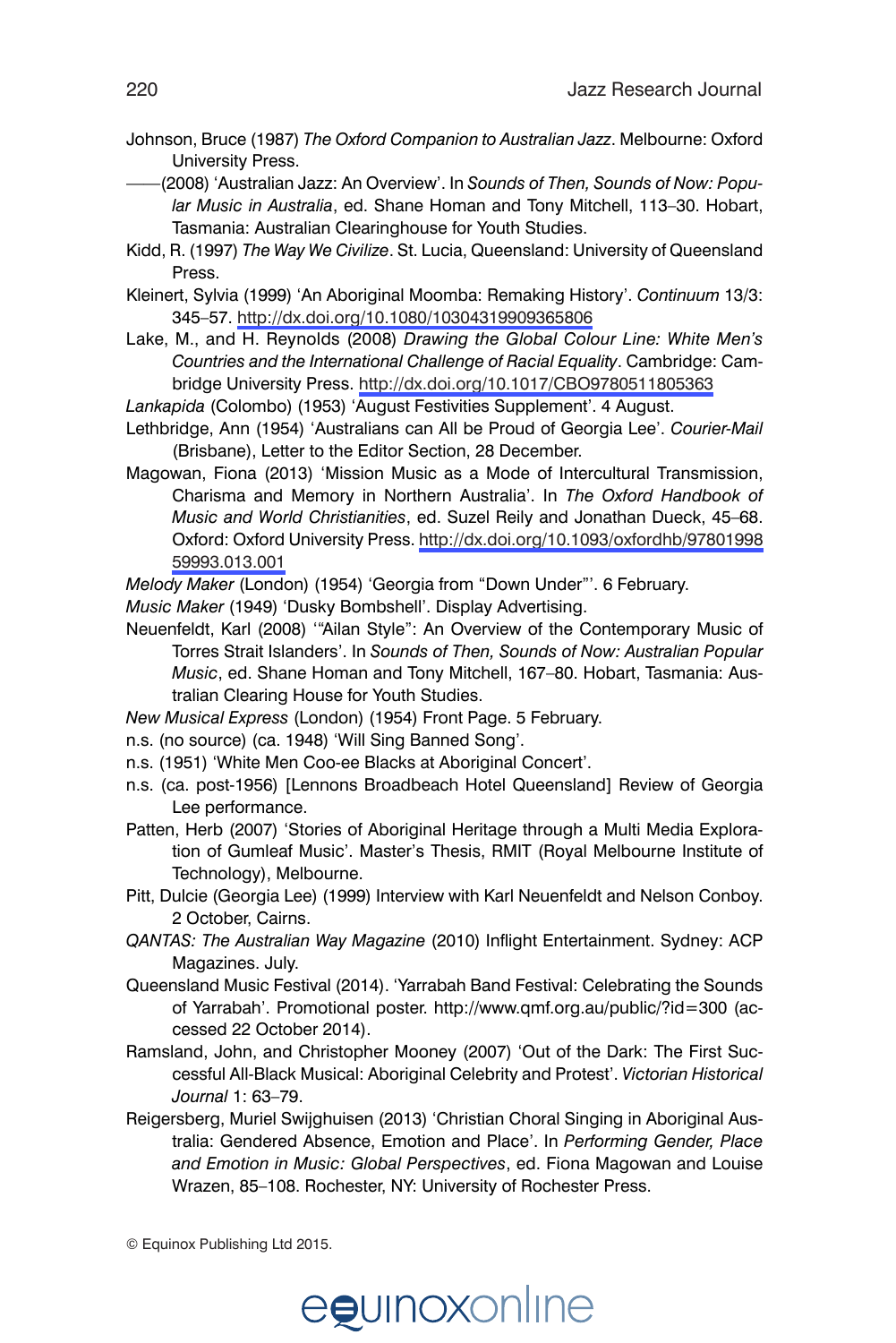Reynolds, H. (2003) *North of Capricorn*. Crows Nest, NSW: Allen and Unwin.

- Ridsdale, G. (2005) *Blow'im: The Story of the Yarrabah Brass Band*. Brisbane: Queensland Arts Council.
- Ryan, Robin (2003) 'Jamming on the Gumleaves in the Bush "Down Under": Black Tradition, White Novelty?' *Popular Music and Society* 3: 285–304. [http://dx.doi.](http://dx.doi.org/10.1080/0300776032000116969) [org/10.1080/0300776032000116969](http://dx.doi.org/10.1080/0300776032000116969)
- Shnukal, Anna (2001) 'Torres Strait Islanders'. In *Multicultural Queensland 2001: 100 Years, 100 Communities, a Century of Contributions*, ed. Maximilian Brandle, 21–35. Brisbane: Queensland Government.
- Storr, John (1953) 'An Appreciation: Farewell Appearance of Georgia Lee'. Playbill, 8 May.
- Strutton, Bill (1954) 'Dreamtime for Georgia: Aboriginal Girl Singer's Success in London'. *Australian Women's Weekly*. 24 March.
- *Sunday Herald* (Sydney) (1949, no other date) 'Artists' Farewell: Parties of the Week' [The World of Women section].
- Szwed, J. (2011) *Alan Lomax: The Man who Recorded the World*. New York: Viking.
- Thomas, Helen (1976) '"The Wiz" without that Rainbow'. *Age* (Melbourne). Showscene section, 1 January.
- Thomas, Wilfred (1948) 'Radio Roundabout'. *The ABC Weekly*. 3 April.
- *T.S.I.M.A* [Torres Strait Islander Media Association] *Newsletter* (1984) 'Georgia Lee Story'. 5 December.
- Walker, C. (2000) *Buried Country: The Story of Aboriginal Country Music*. Sydney: Pluto Press.

——(2009) Liner notes for Re-release of *Georgia Lee Sings the Blues Down Under*.

- Watkin Lui, Felecia (2012) 'My Island Home: Re-presenting Identities for Torres Strait Islanders Living outside the Torres Strait'. *Journal of Australian Studies* 2: 141– 53.
- Weare, Nick. (2010) 'Indigenous Artist Celebrated after 50 Years'. Australian Broadcasting Corporation (Radio National, *The World Today*). Reporter Annie Guest. Broadcast 9 October.
- Whiteoak, J. (1999) *Playing Ad Lib: Improvisatory Music in Australia 1836–1970*. Strawberry Hills, Sydney: Currency Press.
- Whiteoak, J., and A. Scott-Maxwell, eds. (2003) *Currency Companion to Music and Dance in Australia*. Sydney: Currency House.
- York, Frank (2000) 'Torres Strait Islander Music'. In *The Oxford Companion to Aboriginal Art and Culture*, ed. Sylvia Kleinert and Margo Neale, 340–44. South Melbourne: Oxford University Press.

#### Interviews with the author

Tawadros, J. (2010) Interview with author. 14 July.

#### **Discography**

- Lee, Georgia. *Georgia Lee Sings the Blues Down Under*. 1962. Crest Records. CRT 12-LP004. Album.
- ——*Georgia Lee Sings the Blues Down Under* [re-release]. 2009. Aztec Music. VIBE1. CD.
- ——*Three Torres Strait Islander Songs*. 1951. Australian Jazz Museum (Victorian Jazz Archive, Melbourne). Archival 7-inch tape.